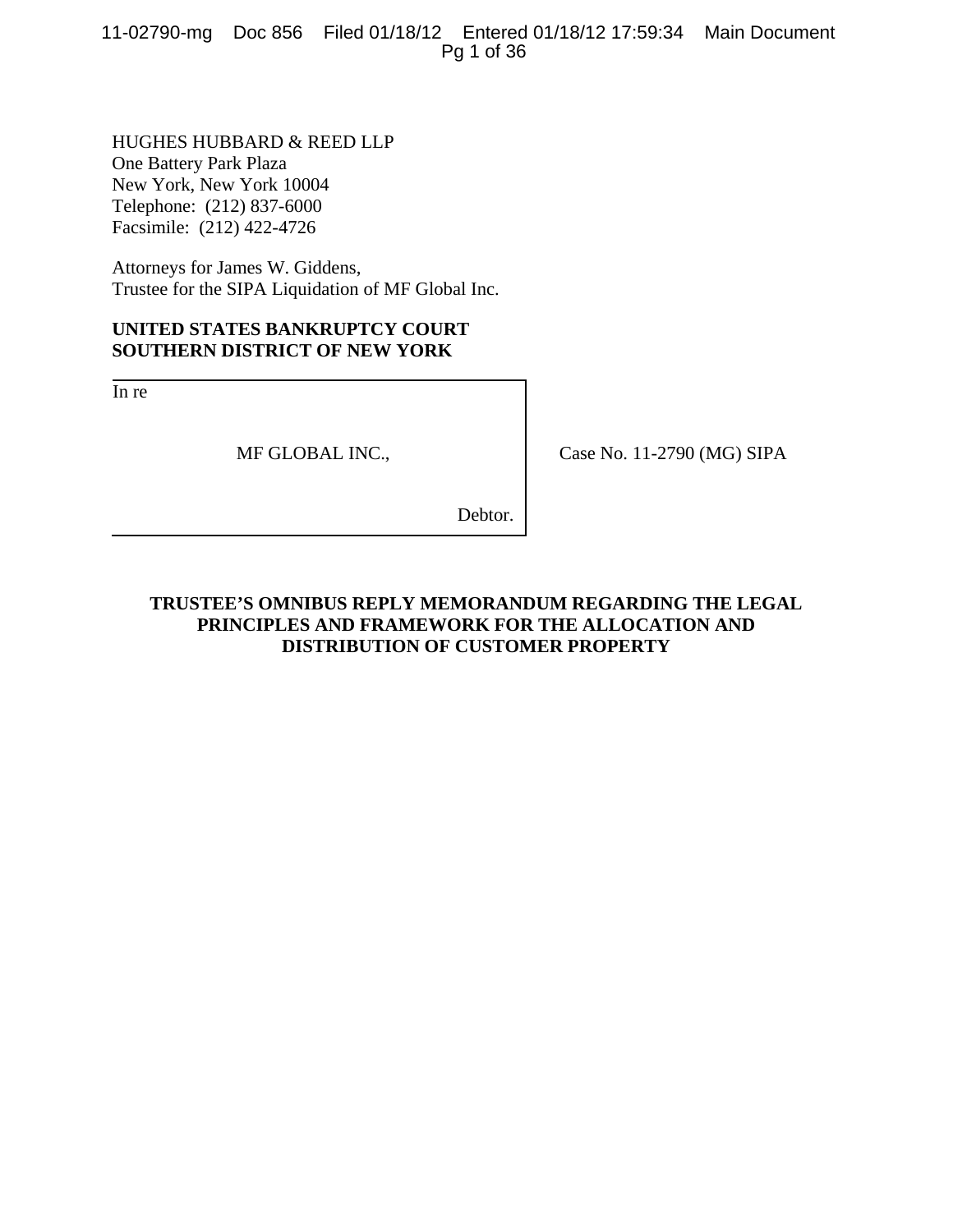|  | 11-02790-mg Doc 856 Filed 01/18/12 Entered 01/18/12 17:59:34 Main Document |  |
|--|----------------------------------------------------------------------------|--|
|  | Pg 2 of 36                                                                 |  |

## **TABLE OF CONTENTS**

**Page**

| $\mathbf{I}$ . |           | THE LIMITED DISPUTES CONCERNING THE LEGAL<br>PRINCIPLES FOR ALLOCATING AND DISTRIBUTING                        |
|----------------|-----------|----------------------------------------------------------------------------------------------------------------|
|                | A.        | The Trustee Has Clear Statutory Authority to Pursue                                                            |
|                | <b>B.</b> | Certain Respondents' Arguments That Their Claims Are                                                           |
| II.            |           | THE CLAIMANT-SPECIFIC ISSUES RAISED IN CERTAIN OF<br>THE RESPONSES WILL BE RESOLVED IN THE CLAIMS              |
|                | A.        |                                                                                                                |
|                | <b>B.</b> |                                                                                                                |
| III.           |           | CERTAIN RESPONSES INCORRECTLY PORTRAY THE<br>DISCRETION OF THE TRUSTEE AND IMPROPERLY SEEK                     |
|                | A.        | The Purported Legal Grounds For The Respondents'                                                               |
|                | <b>B.</b> | The Relief Requested By Certain Respondents Would<br>Interfere With And Delay the Trustee's Performance of His |
|                |           |                                                                                                                |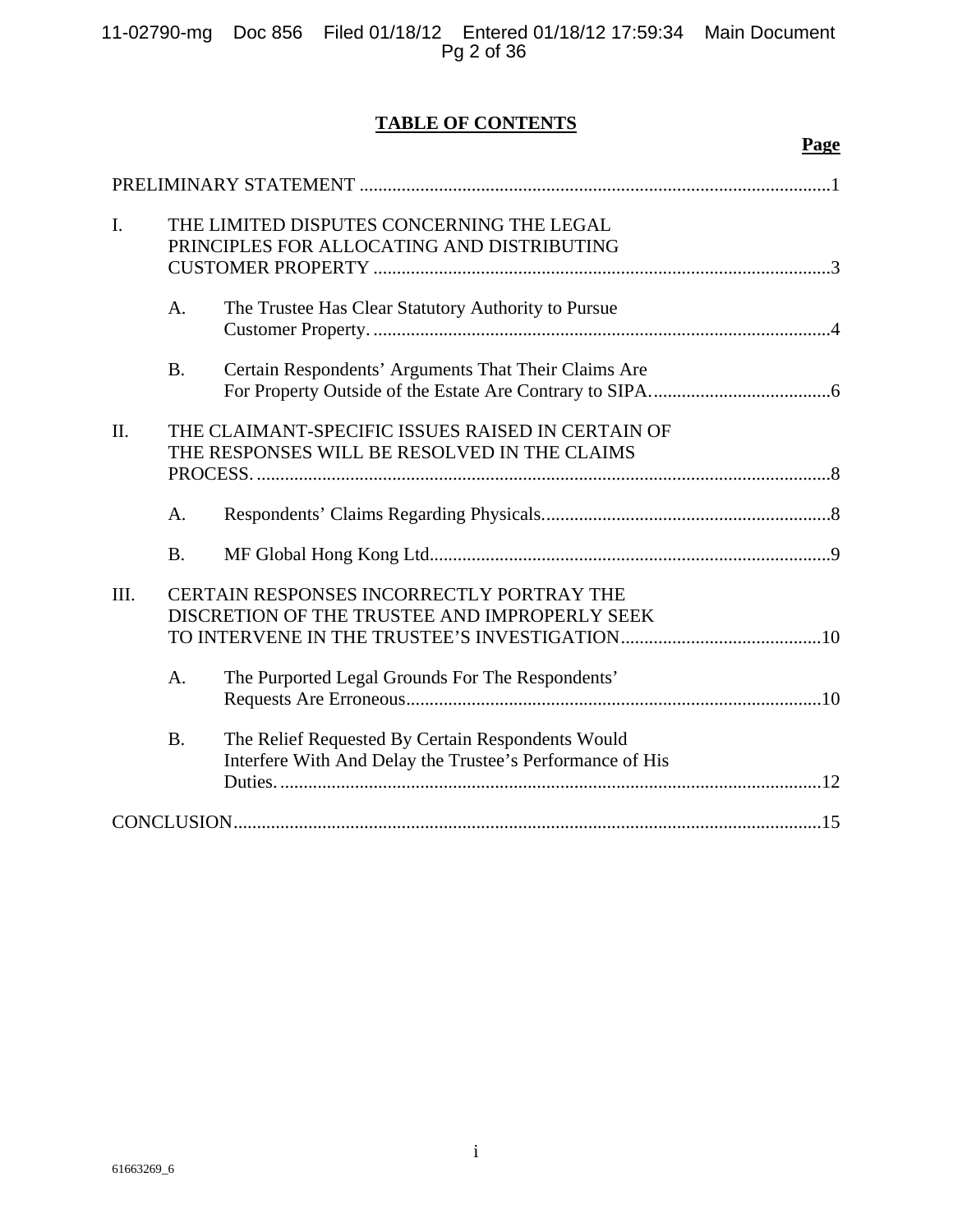## **TABLE OF AUTHORITIES**

| 61663269 6 |  |
|------------|--|

| <b>CASES</b>                                                                                                                                                        |
|---------------------------------------------------------------------------------------------------------------------------------------------------------------------|
|                                                                                                                                                                     |
|                                                                                                                                                                     |
|                                                                                                                                                                     |
|                                                                                                                                                                     |
| Kusch v. Mishkin (In re Adler, Coleman Clearing Corp.), No. 95-08203 (JLG), 1998 WL<br>551972 (Bankr. S.D.N.Y. Aug. 24, 1998), aff'd, 208 F.3d 202 (2d Cir. 2000)11 |
| In re Lehman Brothers Inc., Case No. 08-01420 (JMP) (Bankr. S.D.N.Y. Jan. 14, 2009) 14                                                                              |
| Mirant Ams. Energy Mktg., L.P. v. Official Comm. of Unsecured Creditors of Enron<br>Corp., No. 02-Civ-6274 (GBD), 2003 WL 22327118 (S.D.N.Y. Oct. 10, 2003)11       |
| Official Unsecured Creditors' Comm. v. Stern (In re SPM Mfg. Corp.), 984 F.2d 1305                                                                                  |
| Sec. Investor Prot. Corp. v. Charisma Sec. Corp., 506 F.2d 1191 (2d Cir. 1974)                                                                                      |
| Sec. Investor Prot. Corp. v. Lehman Brothers Inc., 433 B.R. 127 (Bankr. S.D.N.Y. 2010) 6                                                                            |
| Sonnax Indus., Inc. v. Tri Component Prods. Corp (In re Sonnax Indus., Inc.), 907 F.2d                                                                              |
| <b>STATUTES AND RULES</b>                                                                                                                                           |
|                                                                                                                                                                     |
|                                                                                                                                                                     |
|                                                                                                                                                                     |
|                                                                                                                                                                     |
|                                                                                                                                                                     |
|                                                                                                                                                                     |
|                                                                                                                                                                     |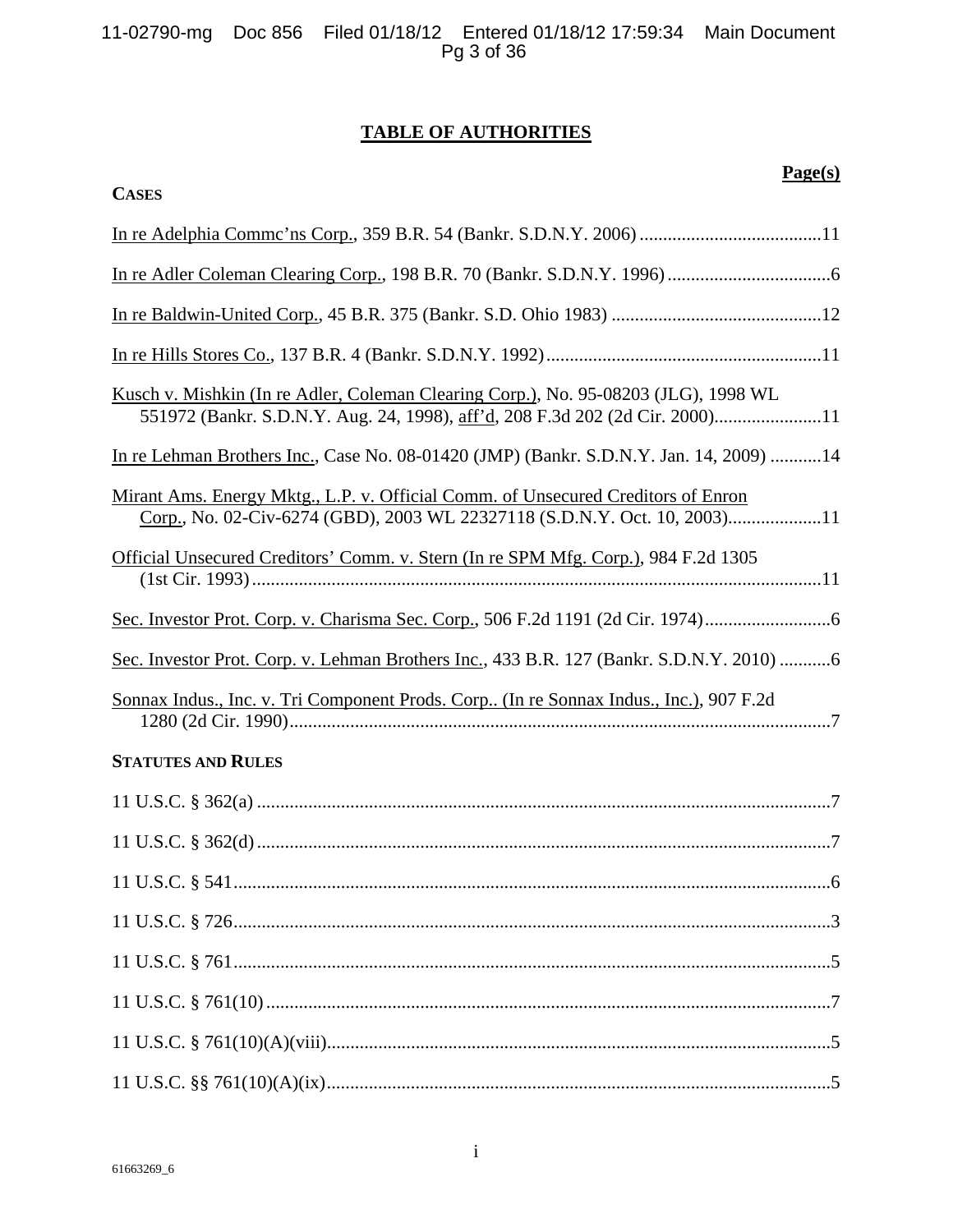# 11-02790-mg Doc 856 Filed 01/18/12 Entered 01/18/12 17:59:34 Main Document<br>Pg 4 of 36

| <b>REGULATIONS</b>           |
|------------------------------|
|                              |
|                              |
|                              |
|                              |
|                              |
|                              |
|                              |
| <b>LEGISLATIVE MATERIALS</b> |
|                              |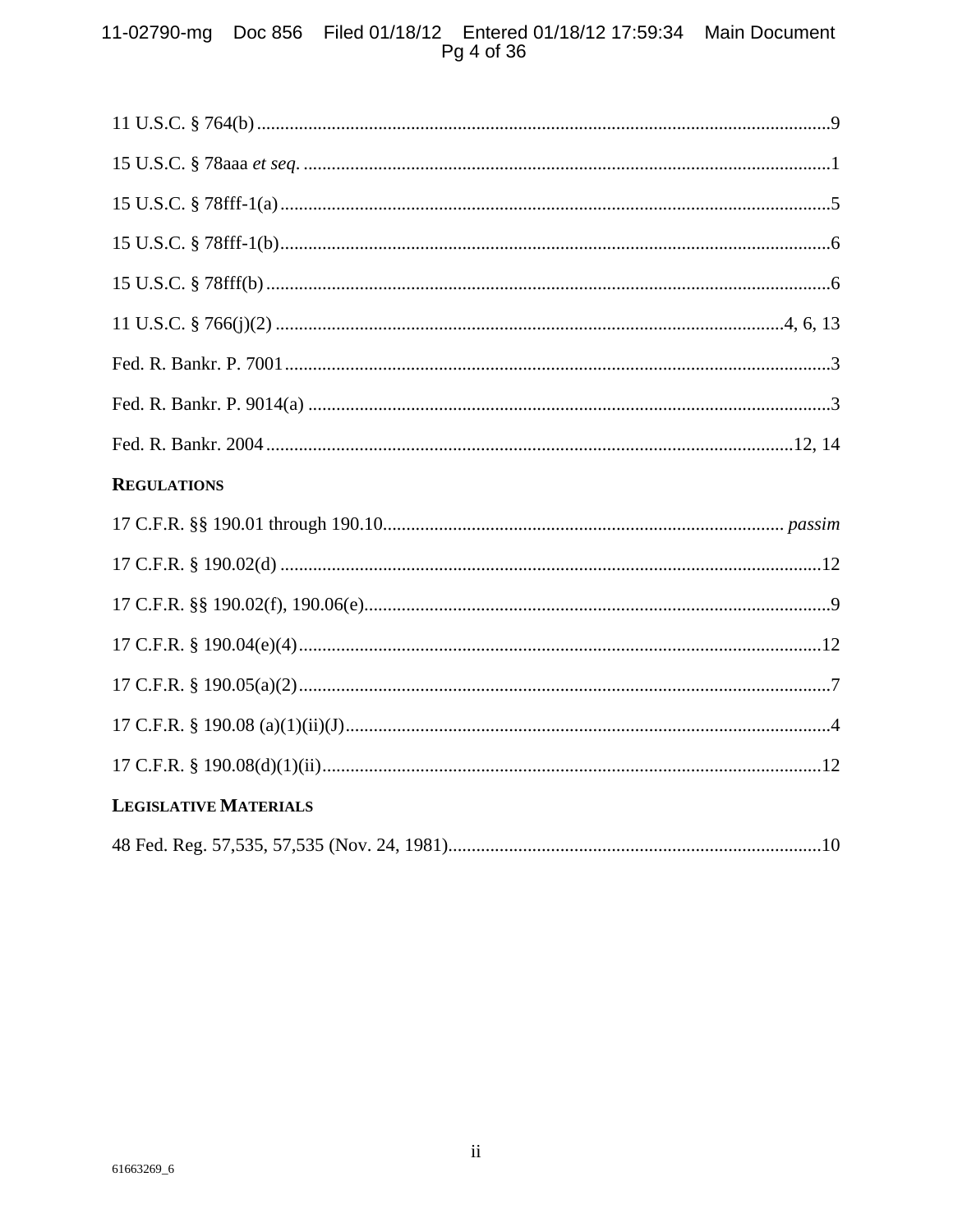## 11-02790-mg Doc 856 Filed 01/18/12 Entered 01/18/12 17:59:34 Main Document Pg 5 of 36

James W. Giddens (the "Trustee"), trustee for the liquidation of the business of

MF Global Inc. ("MFGI" or the "Debtor") under the Securities Investor Protection Act of 1970, as amended ("SIPA"), 15 U.S.C. § 78aaa *et seq*., as and for his omnibus reply to the responses (collectively, the "Responses")<sup>1</sup> interposed to the Trustee's Memorandum Regarding the Legal Principles and Framework for the Allocation Distribution of Customer Property (ECF No. 726, the "Trustee's Memorandum"), respectfully states as follows:

### **PRELIMINARY STATEMENT**

1. In response to a direction from the Court to submit their positions "on the rules that apply to distribution from whatever funds are available for distribution" (Tr. of Hr'g re Expedited Mot. of James W. Giddens, Trustee for the Liquidation of MF Global Inc., for an Order Approving Further Emergency Transfers and Distributions to Customers 24:19-20), the Trustee, as well as the Commodity Futures Trading Commission ("CFTC") and Securities Investor Protection Corporation ("SIPC"), submitted briefs outlining the legal framework that the

 $\overline{a}$ 

<sup>1.</sup> The Responses consist of: (1) Letter from the Chapter 11 MF Global Holdings Ltd. et al., ("Holdings") Creditors' Committee re Briefing re Allocation and Distribution of Customer Property (ECF No. 778) ("Creditors' Committee Letter"); (2) Response of Sapere Wealth Management LLC, Granite Asset Management and Sapere CTA Fund, L.P. to Briefing Regarding the Legal Principles and Framework for Allocation and Distribution (ECF No. 814) ("Sapere Response"); (3) Response of MF Global Hong Kong Ltd. (Provisional Liquidators Appointed) to Memoranda of Law filed by the CFTC, SIPC and the Trustee Regarding the Legal Principles and Framework for the Allocation and Distribution of Customer Property (ECF No. 817) ("MFG-HK Response"); (4) Response of Bruce Eisen, Dale Mancino, Denis Brink, Patrick O'Malley, M.D., and William Hackenberger to Trustee's Memorandum Regarding the Legal Principles and Framework for the Allocation and Distribution of Customer Property (ECF No. 818)("Eisen Response"); (5) Response of the Commodity Customer Coalition to Trustee's Memorandum Regarding the Legal Principles and Framework for the Allocation and Distribution of Customer Property (ECF No. 819) ("CCC Response"); (6) Response of Alexander Coxe, Greenbriar Partners, L.P. and Paul Polger to Trustee's Memorandum Regarding the Legal Principles and Framework for the Allocation and Distribution of Customer Property (ECF No. 822)("Coxe Response"); (7) Memorandum of Law of John Cassimatis in Response to Memoranda of the Trustee, the Commodity Futures Trading Commission, and the Securities Investor Protection Corporation Regarding the Legal Principles and Framework for the Allocation and Distribution of Customer Property (ECF No. 823) ("Cassimatis Response"); and (8) Holdings Trustee's Response to Briefing Regarding the Legal Principles and Framework for Allocation and Distribution of Customer Property (ECF No. 824) ("Holdings Response"). The Trustee is thus replying to eight separate responses aggregating in excess of eighty-eight pages, and respectfully requests leave to submit this single combined reply in excess of the ten-page limit. A chart listing each of the Responses filed with the Court, and showing the Trustee's replies, is attached hereto as Exhibit A.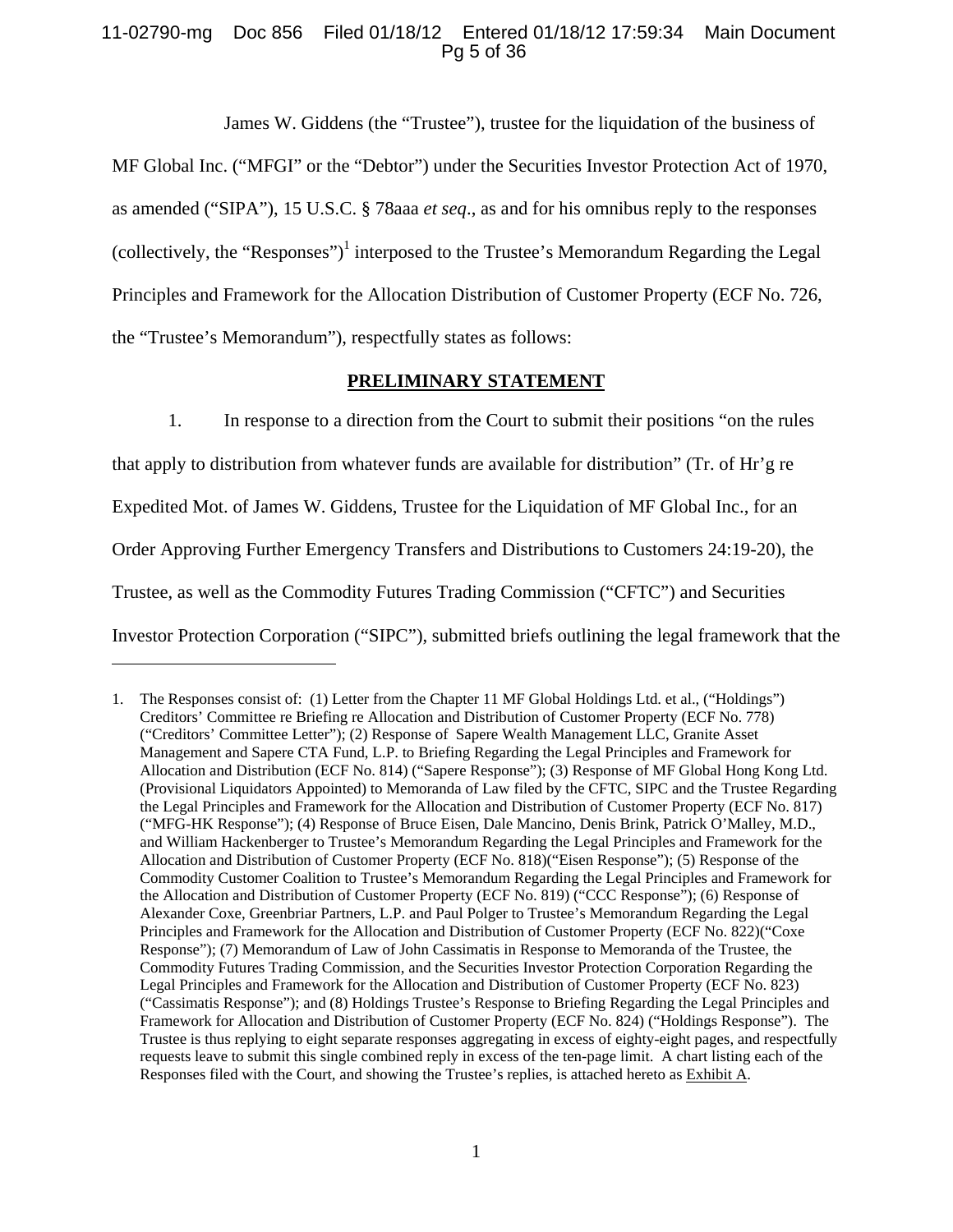### 11-02790-mg Doc 856 Filed 01/18/12 Entered 01/18/12 17:59:34 Main Document Pg 6 of 36

Trustee expects to apply to the allocation and distribution of MFGI property. For the most part, the Responses do not contest the Trustee's legal position on the question posed by the Court. Instead, the Responses seek to have the Court rule now on potential means of augmenting commodity customer property to resolve the anticipated shortfall or to obtain premature determinations of how those principles will apply to the Trustee's determination of a substantive piece of a particular claimant's claim.

2. These Responses put the cart before the horse. With respect to the extent of the Trustee's powers and duties under 17 C.F.R. §§ 190.01 through 190.10 (the "Part 190 Regulations") to allocate MFGI property to commodity customers, the Sapere Respondents and the CCC insist that the Court should rule now that the Trustee must allocate all general estate property first to commodity customers until any shortfall is satisfied; the Holdings Trustee challenges the Trustee's power to allocate general estate property to commodity customers, while acknowledging that now is not the time to decide the issue. The Trustee believes that he has authority to seek to make allocations in appropriate circumstances as necessary but has not yet moved to do so as neither the total amount of shortfall to any fund of customer property nor the extent of general estate assets is yet known with any degree of certainty.

3. Likewise, some Respondents raise arguments as to the treatment of warehouse receipts and other certificates of title (collectively "Physicals") that ignore SIPA's extensive reach and that depend on particular facts that should be addressed in the claims process. These Respondents argue that the Physicals reflected on MFGI's books and records for their accounts either are not customer property—or part of the MFGI estate at all—or are customer property, but are necessarily part of the "delivery account" class. SIPA and the Part 190 Regulations govern the determination of what constitutes property of the MFGI estate and the pro rata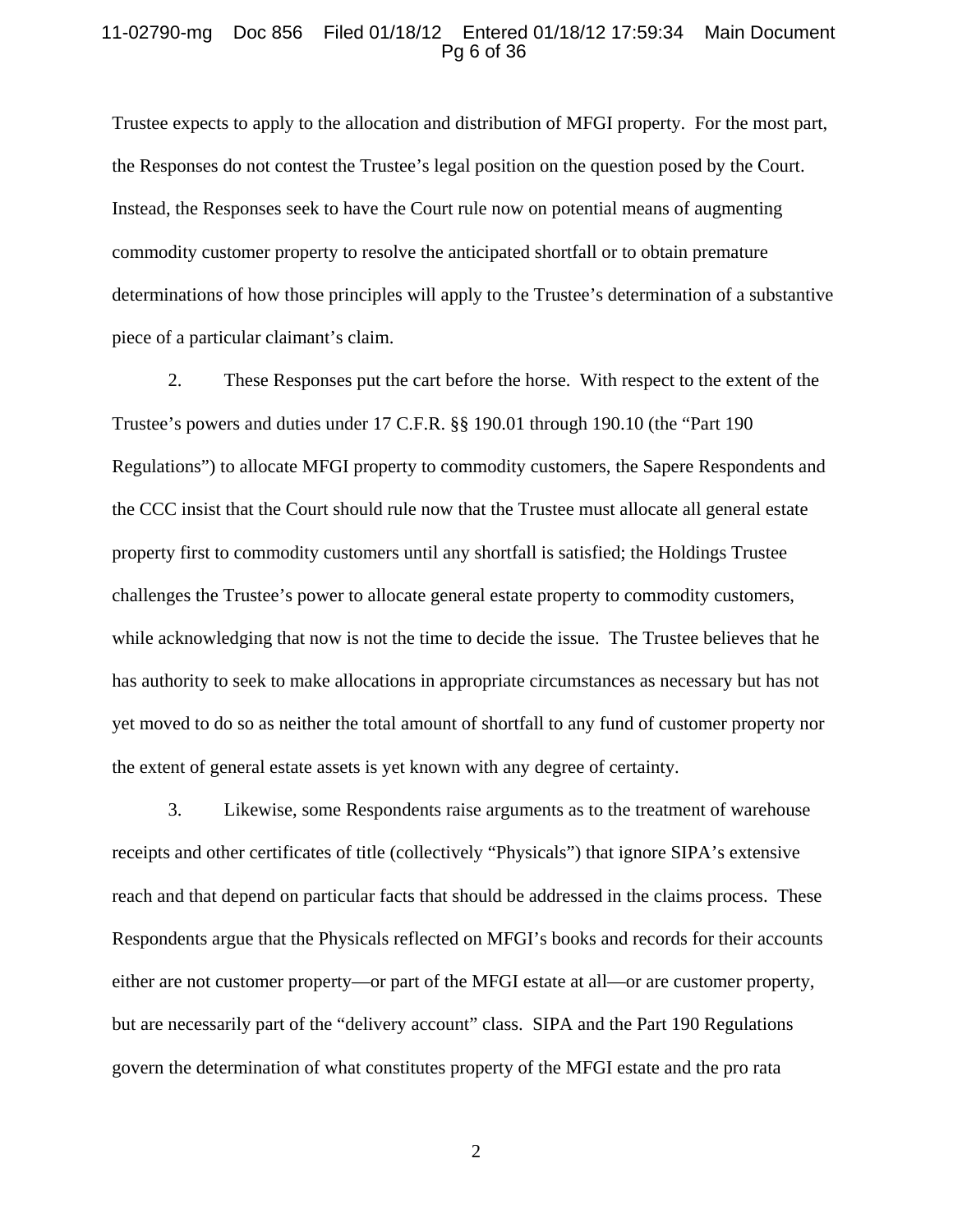#### 11-02790-mg Doc 856 Filed 01/18/12 Entered 01/18/12 17:59:34 Main Document Pg 7 of 36

distribution of property within an account class. To the extent that Respondents contend that particular fact circumstances dictate particular treatment of their claim, their contentions are appropriately determined pursuant to the claims procedures approved by the Court. Aggrieved claimants will have an opportunity to dispute the Trustee's individual claim determinations. The claims process permits the Trustee and Court to resolve disputes in an orderly fashion that takes into account the interests of the entire estate.

4. Additionally, several of Respondents seek various types of relief that are both procedurally and substantively improper. Procedurally, claimants must seek relief by motion on notice or through an adversary proceeding. See Fed. R. Bankr. P. 7001, 9014(a). Substantively, the arguments are mistaken and in some cases have already been rejected by the Court.

## **I. THE LIMITED DISPUTES CONCERNING THE LEGAL PRINCIPLES FOR ALLOCATING AND DISTRIBUTING CUSTOMER PROPERTY**

5. None of the Responses contest the Trustee's and SIPC's summary of SIPA and the provisions for determination and allocation of customer property for MFGI's securities customers. (Trustee's Mem. ¶¶ 5, 39-51.) Nor does any Response dispute that general estate claims are to be decided under Bankruptcy Code section 726 and that determination of such claims appropriately may be deferred until more is known about the universe of customer claims and customer property. (Id. at  $\P$  6, 52-54.)

6. With respect to commodity customer property, the Respondents do not contest the Trustee's summary of the key principles guiding the determination of claims and the allocation and distribution of customer property, including that (1) commodity customer property will be allocated and distributed pro rata by account class first to MFGI's public commodity customers and then to MFGI's non-public commodity customers (id. at ¶¶ 18-24), (2) the net equity for each commodity customer will be determined pursuant to the six-step process described in the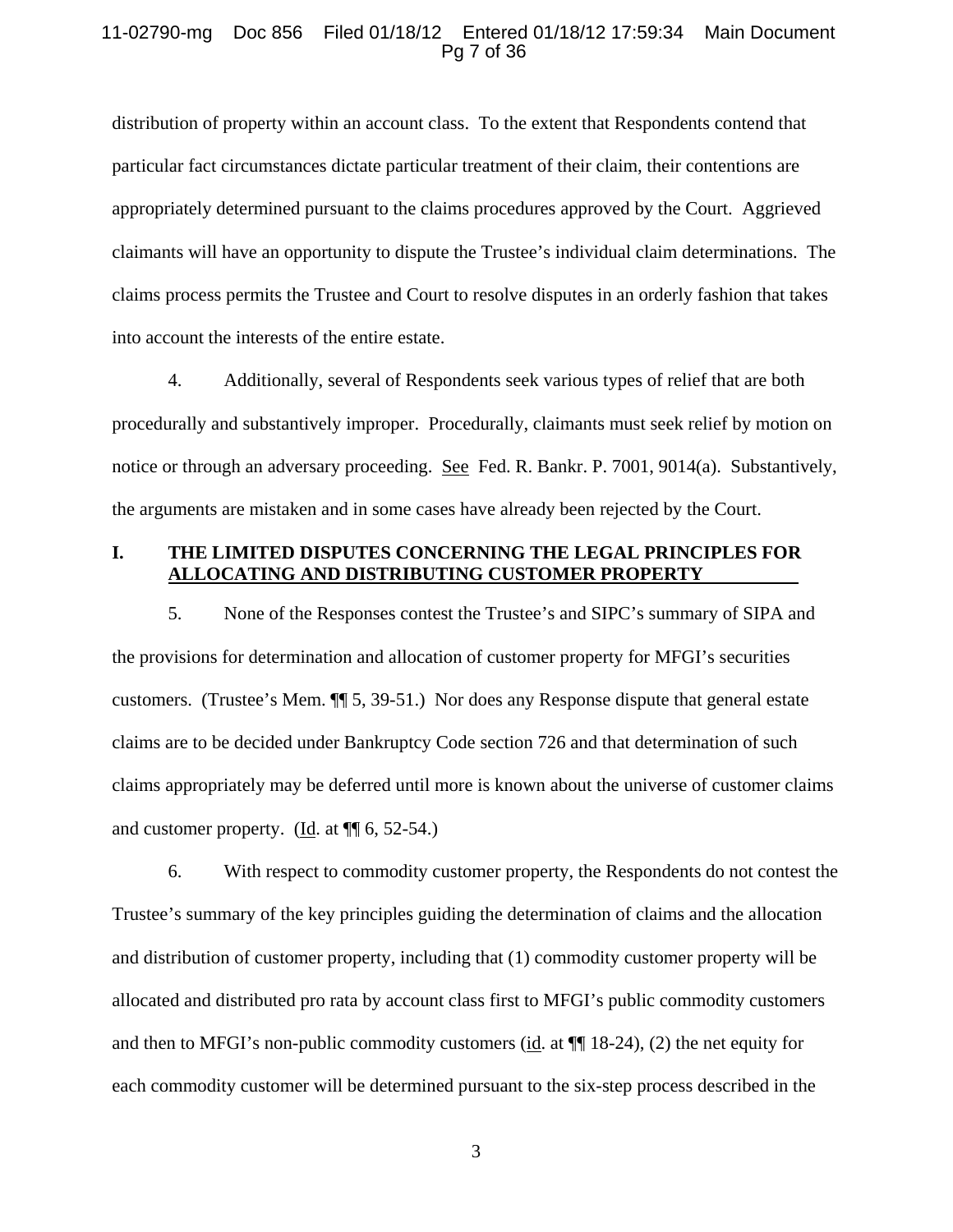## 11-02790-mg Doc 856 Filed 01/18/12 Entered 01/18/12 17:59:34 Main Document Pg 8 of 36

Part 190 Regulations (id. at  $\P$  25-27), and (3) customers with specifically identifiable property ("SIP") are subject to pro rata sharing of customer property within their account class(es) (id. at ¶¶ 31-38).

7. The Responses raise—but do not fully address—two separate threshold challenges to the Trustee's position. First, the Holdings Trustee suggests that an issue remains as to the applicability or enforceability of the Part 190 Regulations—or, more narrowly, the applicability of section  $190.08(a)(1)(ii)(J)$ , which provides that other property of the debtor's estate may be deemed customer property to satisfy public customers' claims in the event of a shortfall. Other Respondents also address this provision, arguing for a broad interpretation that it overrides all other interests and requires various limitations on the Trustee's discretion. Second, without disagreeing with the Trustee's summary of allocation and distribution principles for customer property, certain Respondents argue that the Physicals they claim are not part of the MFGI estate and not subject to pro rata distribution.

## A. The Trustee Has Clear Statutory Authority to Pursue Customer Property.

8. The Holdings Trustee expresses concern that the SIPA Trustee will allocate all general estate property to customers and "deny[ ] the rights of creditors to recover from property that is not, and was never, deposited by customers." (Holdings Response ¶ 4, ECF No. 824.) He contends that "the Part 190 Regulations do not apply in a SIPA proceeding because a SIPA proceeding is not a case under chapter 7" and that the "plain language of section  $766(j)(2)$  [of the Bankruptcy Code] should prevail."<sup>2</sup> (Id. at  $\P$  9.) The Holdings Trustee states that his interest

 $\overline{a}$ 

<sup>2.</sup> These arguments were also raised by the Holdings Creditors' Committee. Although the Holdings Creditors' Committee stated that it "is not requesting to intervene [in this matter] as a party," it filed a letter (ECF No. 778) for the purpose of "alert[ing]" the Court to the question regarding whether the Part 190 Regulations apply to this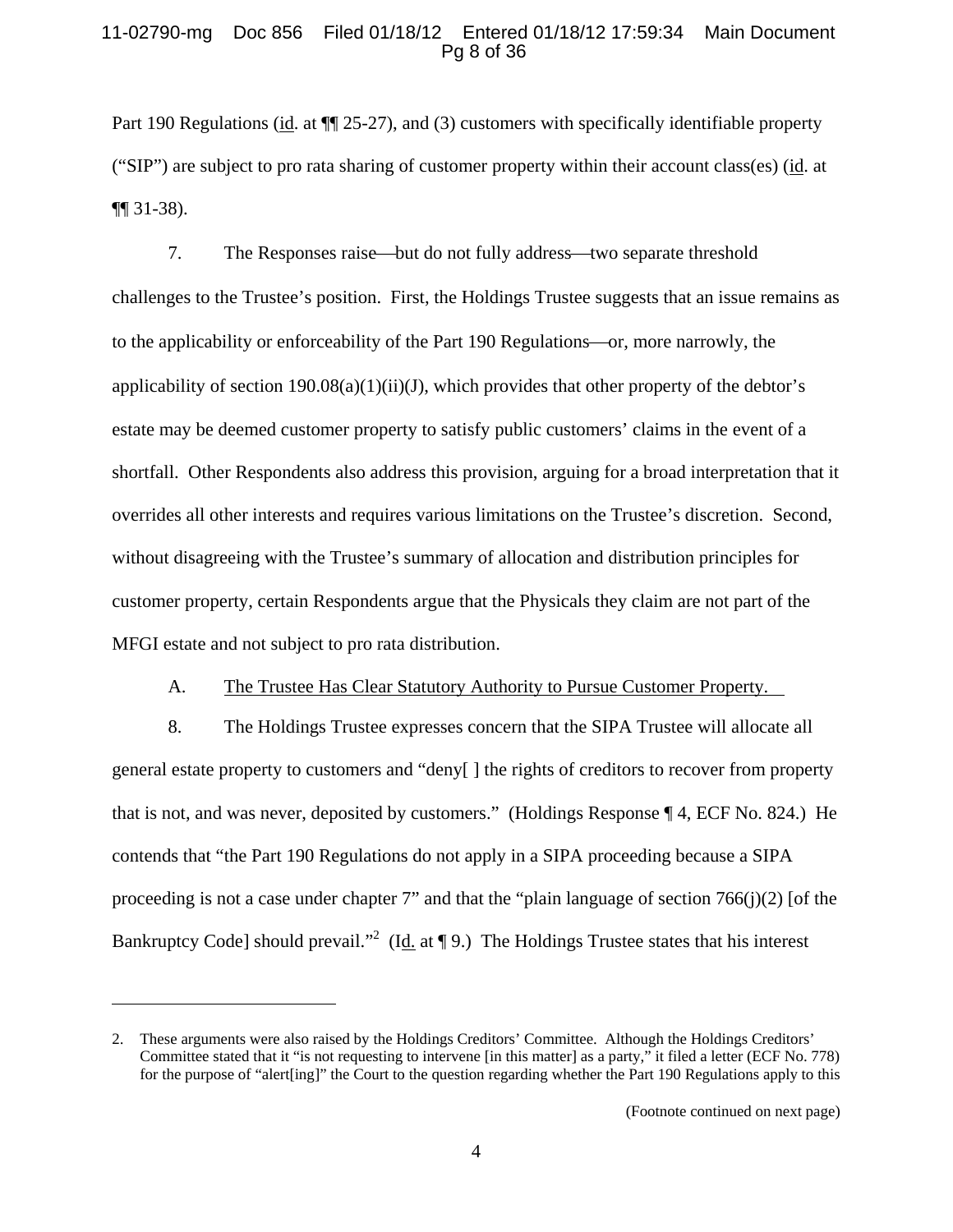### 11-02790-mg Doc 856 Filed 01/18/12 Entered 01/18/12 17:59:34 Main Document Pg 9 of 36

derives from "intercompany claims" for "significant intercompany loans made to MFGI" that are asserted to be traceable and "separate and apart from customer property." Id .

9. This legal position is clearly contravened by the plain language of SIPA. As the CFTC pointed out in its December 22, 2011 letter to the Court, SIPA § 78fff-1(a) vests the Trustee "with the same powers and title with respect to the debtor and the property of the debtor . . . as a trustee in a case under title 11," and further provides that the Trustee "shall be subject to the same duties as a trustee in a case under chapter 7 of title 11, including, if the debtor is a commodity broker, as defined under section 101 of such title, the duties specified in subchapter IV of such chapter 7." (See 12/22/11 Letter from the CFTC re In re MF Global, Inc., ECF No. 781.) SIPA thus arms the Trustee with any additional powers available to a chapter 7 trustee. Accordingly, the Part 190 Regulations, including the customer property provision on which the Holdings Trustee focuses, apply in this proceeding.

10. In any event, the definition of "customer property" in section 761 of the Bankruptcy Code commodity broker liquidation subchapter encompasses substantially more than just the segregated or traceable property of commodity customers, including "property that was unlawfully converted from and that is the lawful property of the estate," and "other property of the debtor that any applicable law, rule or regulation requires to be set aside or held for the benefit of a customer, unless including such property as customer property would not significantly increase customer property." 11 U.S.C. §§ 761(10)(A)(viii), (ix) (emphasis added). SIPA contains similar provisions for property of securities customers. These broad provisions enable the Trustee to take actions to marshal additional property to benefit commodity and

 $\overline{a}$ 

<sup>(</sup>Footnote continued from prior page)

case. The Trustee disputes that the Holdings Creditors' Committee has standing in this SIPA proceeding; the issue of standing is the subject of separate briefing requested by the Court.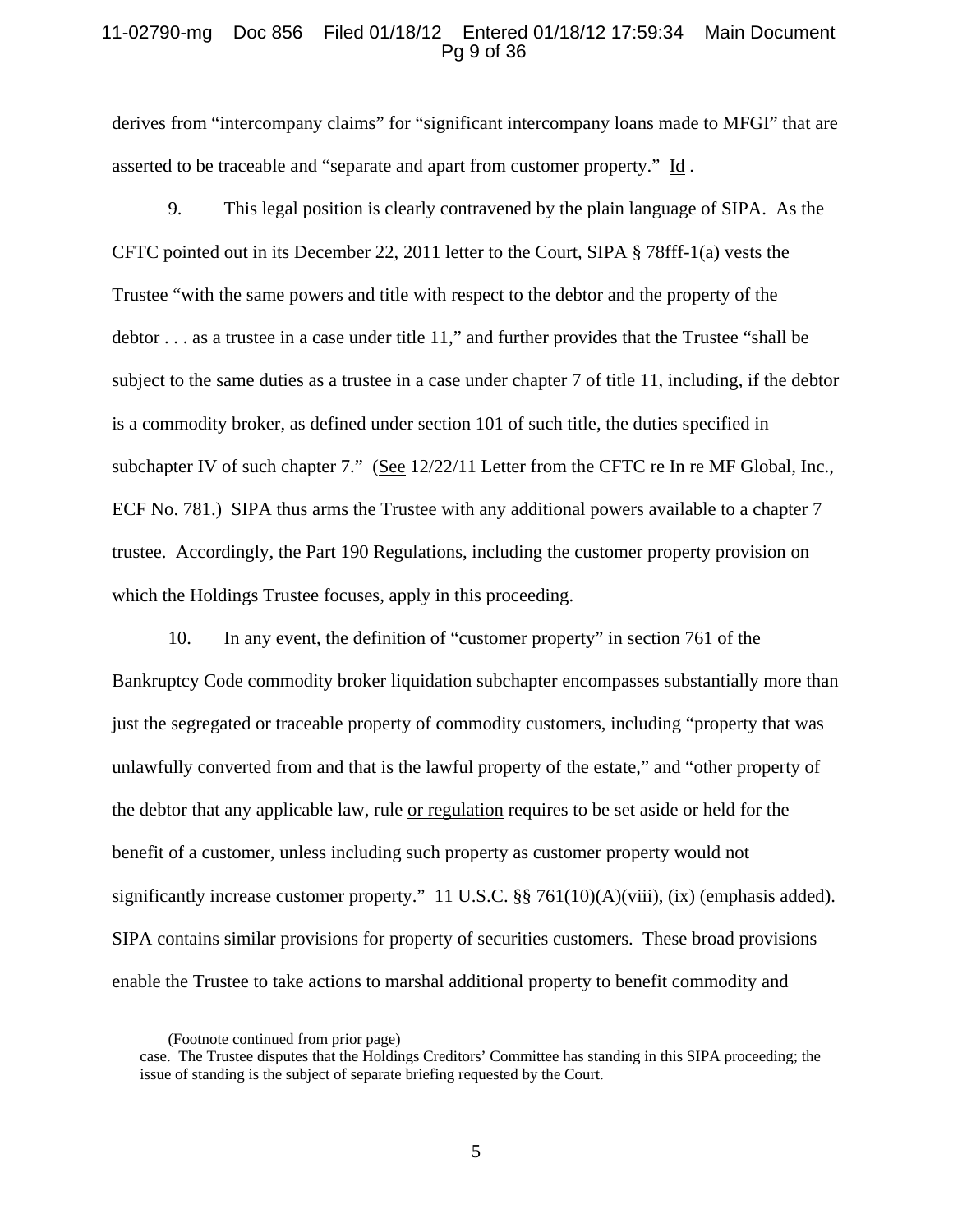## 11-02790-mg Doc 856 Filed 01/18/12 Entered 01/18/12 17:59:34 Main Document Pg 10 of 36

securities customers in certain circumstances. There is no point in arguing over the scope of such powers now based on speculation about potential conflicts with respect to hypothetical assets. The Trustee may move to allocate specific assets in a specific manner at an appropriate time and will do so on notice to all customers and creditors.

### B. Certain Respondents' Arguments That Their Claims Are For Property Outside of the Estate Are Contrary to SIPA.

11. The Eisen and Coxe Respondents argue that under Bankruptcy Code section 541, certain Physicals on MFGI's books and records are not property of the MFGI estate, and thus are not subject to pro rata distribution. (See Eisen Resp. 2-3, ECF No. 818; Coxe Response ¶¶ 9, 20- 22, ECF No. 822.) The Eisen Respondents argue that absent title to the Physicals identified on its books, "MFGI could only, at best, be acting as a custodian and the Physicals would not be a part of the MFGI estate," (see Eisen Resp. 4, ECF No. 818), while the Coxe Respondents similarly argue that the Physicals were held in trust by MFGI and therefore do not qualify as "property of the estate" under Bankruptcy Code section 541, (see Coxe Response ¶¶ 20-22, ECF No. 822). The Eisen and Coxe Respondents invoke legal principles that are not only inapplicable to this SIPA proceeding, but in fact contrary to it. In a SIPA proceeding, provisions of the Bankruptcy Code apply only "to the extent [they are] consistent with" SIPA.<sup>3</sup> 15 U.S.C. § 78fff(b); Sec. Investor Prot. Corp. v. Lehman Brothers Inc., 433 B.R. 127, 135 (Bankr. S.D.N.Y. 2010); In re Adler Coleman Clearing Corp., 198 B.R. 70, 74 (Bankr. S.D.N.Y. 1996). A provision is not consistent if it "conflicts with an explicit provision" of SIPA. Sec. Investor Prot. Corp. v. Charisma Sec. Corp., 506 F.2d 1191, 1195 (2d Cir. 1974).

l

<sup>3.</sup> In specifying the duties of a SIPA trustee, SIPA specifically incorporates the duties specified in the Bankruptcy Code commodity broker liquidation subchapter. 15 U.S.C. § 78fff-1(b).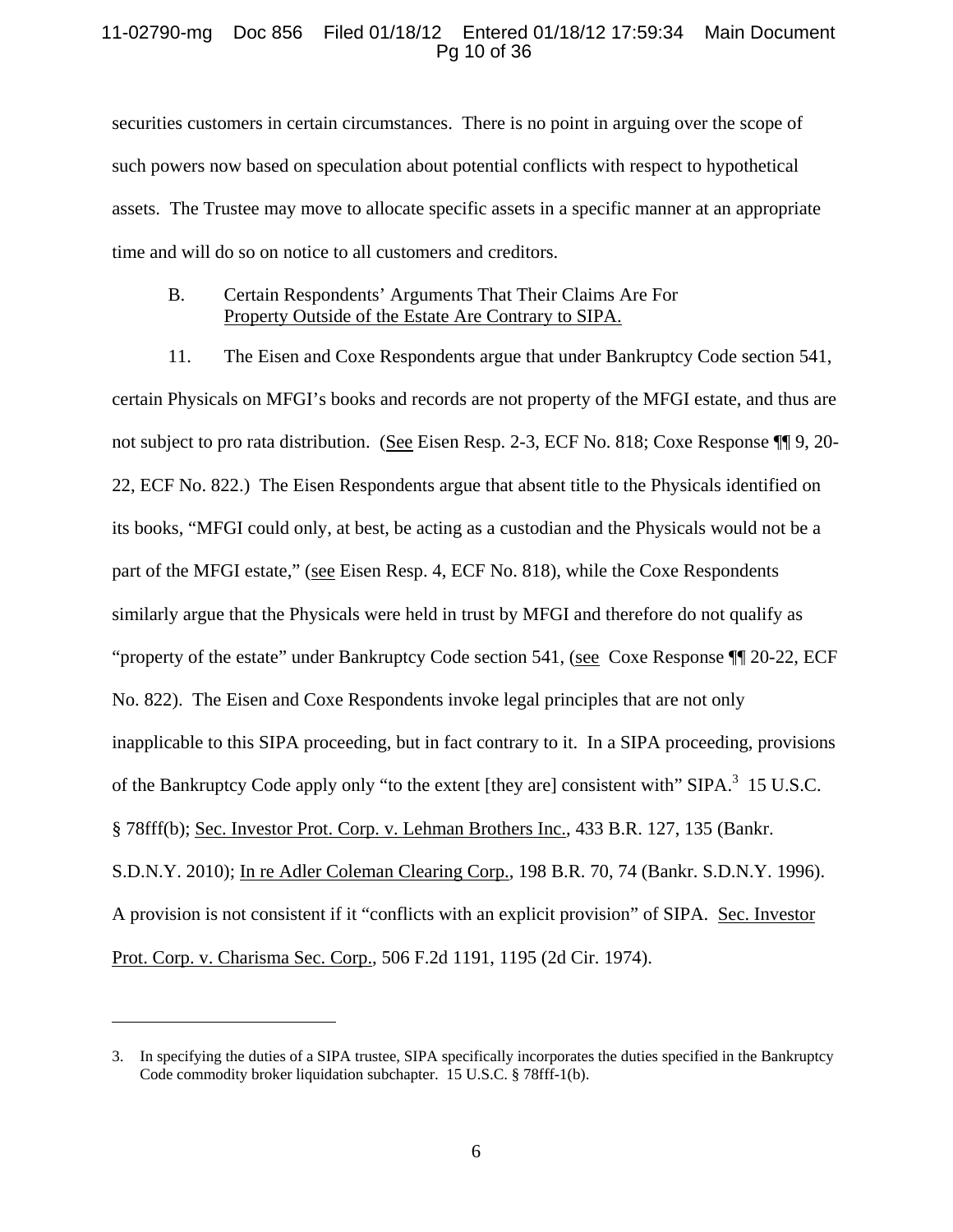#### 11-02790-mg Doc 856 Filed 01/18/12 Entered 01/18/12 17:59:34 Main Document Pg 11 of 36

12. The Eisen Respondents overlook the broad definition of "customer property" applicable to commodity broker liquidation, which includes "cash, a security or other property . . . received, acquired, or held by or for the account of the debtor, from or for the account of a customer," including, among other things, "specifically identifiable customer property";  $4a$ "warehouse receipt or other document held by the debtor evidencing ownership of or title to property to be delivered to fulfill a commodity contract from or for the account of a customer"; and "cash, a security or other property received by the debtor as payment for a commodity to be delivered to fulfill a commodity contract from or for the account of a customer." 11 U.S.C. § 761(10). There is no requirement for MFGI to have title or an equitable or beneficial interest in the Physicals for them to be considered customer property. The Coxe Respondents argue that the Physicals they claim do not fall within the definition of "customer property" under section 761(10) of the Bankruptcy Code, but this argument requires fact-specific determination which should be resolved as part of the expedited claims process.

13. The MFGI Liquidation Order specifies that the automatic stay provisions of 11 U.S.C. § 362(a) operate as a stay of, among other things, "any act to obtain possession of property of the estate or property from the estate." (MFGI Liquidation Order ¶ III(C), ECF No. 1.) Section 362(d) of the Bankruptcy Code provides that a party may be entitled to relief from the automatic stay only under certain limited circumstances. 11 U.S.C. § 362(d). Any effort to claim Physicals outside of the claims process must meet the stringent standard adopted by the Second Circuit in Sonnax Industries, Inc. v. Tri Component Products Corp. (In re Sonnax Industries, Inc.), 907 F.2d 1280, 1285-86 (2d Cir. 1990) ("[I]f the movant fails to make an initial

 $\overline{a}$ 

<sup>4.</sup> The Eisen Respondents admit that the physical commodities, including gold, silver, and palladium, identified on MFGI's books and records for their accounts meet the definition of "specifically identifiable property" set out in 17 C.F.R. § 190.05(a)(2). (See Eisen Resp. at 9, ECF No. 818.)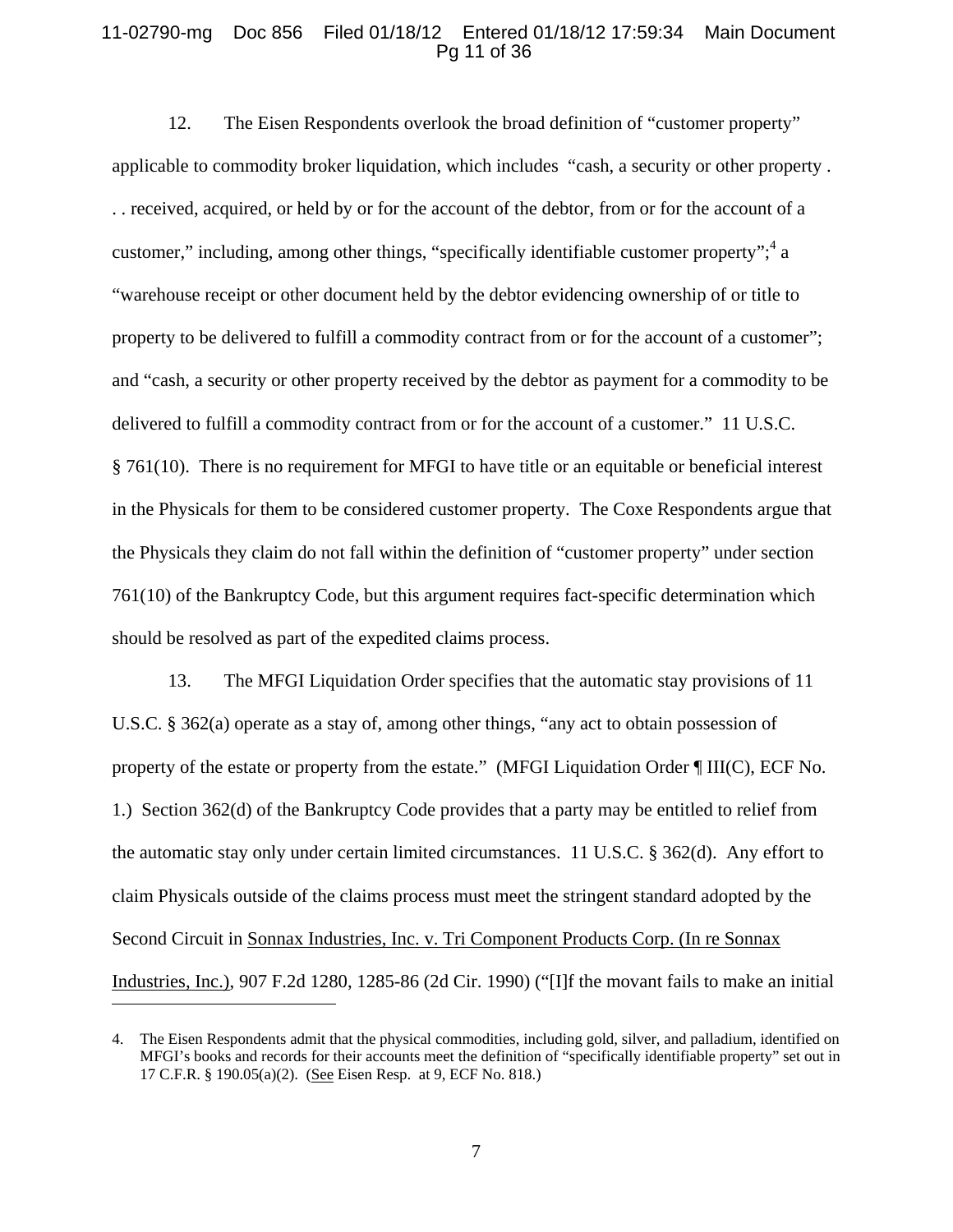#### 11-02790-mg Doc 856 Filed 01/18/12 Entered 01/18/12 17:59:34 Main Document Pg 12 of 36

showing of cause . . . the court should deny relief without requiring any showing from the debtor that it is entitled to continued protection.") (adopting twelve factors to be considered in determining whether there is cause to lift the stay). As discussed further below, the fact elements necessary for resolution of the Eisen and Coxe Respondents' rights and interests are more appropriately determined in the claims process.

#### **II. THE CLAIMANT-SPECIFIC ISSUES RAISED IN CERTAIN OF THE RESPONSES WILL BE RESOLVED IN THE CLAIMS PROCESS.**

#### A. Respondents' Claims Regarding Physicals.

14. Several Respondents assert contradictory positions regarding the treatment of Physicals, including that Physicals are not part of the MFGI estate or, alternatively, should be accorded particular treatment. The Eisen and Coxe Respondents argue that (1) the Physicals are held in trust and are not property of the estate or (2) SIP and, indeed, all Physicals should be deemed part of a "delivery account" class. (See Eisen Resp. 2-3, ECF No. 818; Coxe Response ¶¶ 9, 20-22, ECF No. 822.) Mr. Cassimatis likewise references his claims for silver (and for cash), arguing that it should be included in a separate customer account class of physical property. (Cassimatis Resp. ¶ 2, ECF No. 823.) Mr. Cassimatis also asserts entitlement to customer treatment of a purported damages claim arising from the Trustee's purported delay in liquidating his silver (id. at ¶¶ 15-17), while, on the other hand, the Eisen Respondents argue that any liquidation of the Physicals should be deferred until final net equity is determined. (Eisen Resp. 7-8.)

15. The conflicting positions taken by the Eisen Respondents and Mr. Cassimatis concerning the proper timing of liquidating the Physicals overlook that section 190.02(f) specifically contemplates the liquidation of Physicals after the transfers authorized by the Bankruptcy Code and section 190.06 are completed, and prior to a determination of the Physicals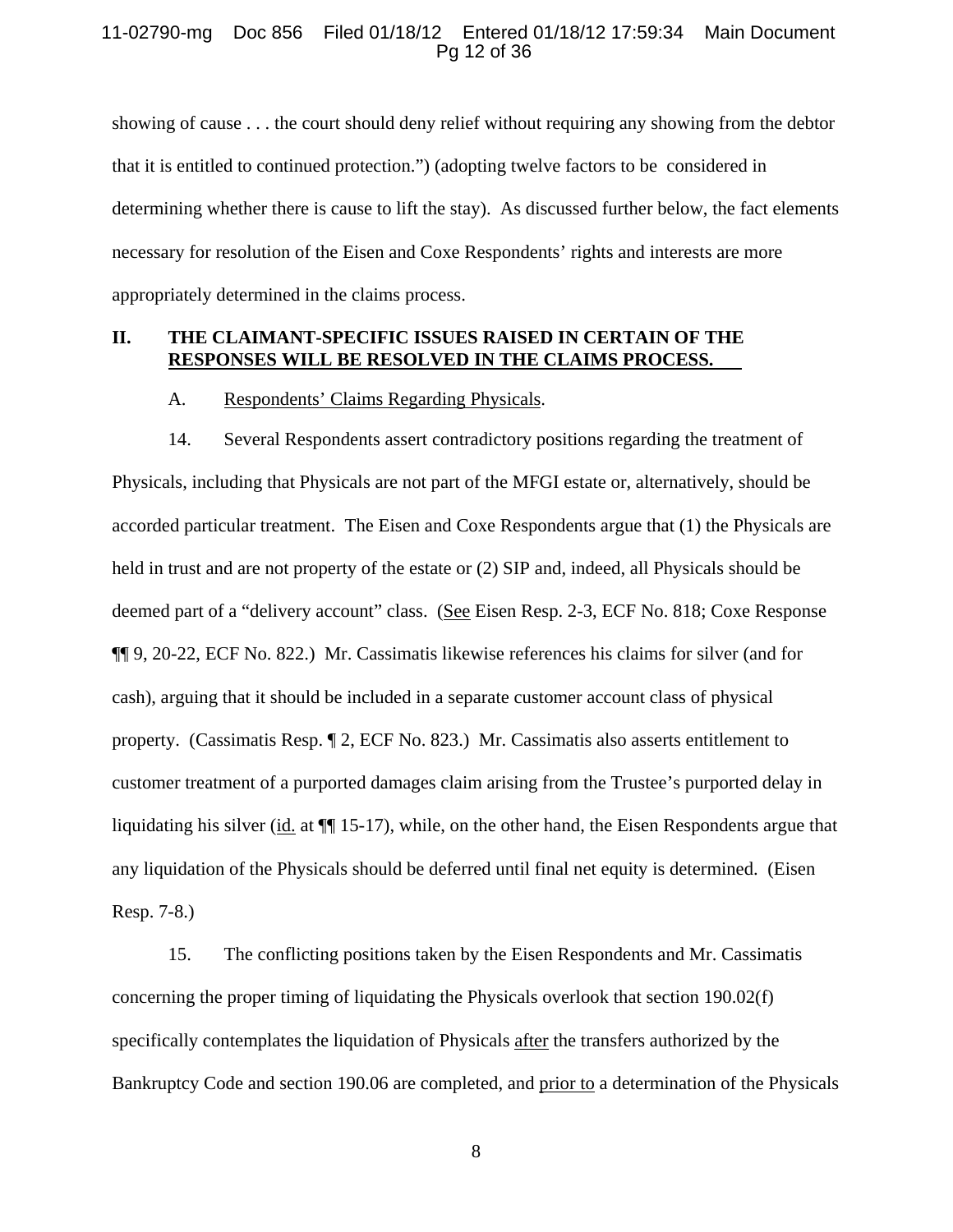#### 11-02790-mg Doc 856 Filed 01/18/12 Entered 01/18/12 17:59:34 Main Document Pg 13 of 36

customers' net equity or pro rata distribution. See 17 C.F.R. §§ 190.02(f), 190.06(e); 11 U.S.C.  $§ 764(b).$ 

16. Moreover, the Respondents' differing positions and the fact-specific nature of their assertions serves to highlight that the individual claims must be resolved in the expedited customer claims process approved by the Court. For example, for any particular claimed Physical to meet the criteria to qualify as SIP that is part of a "delivery account," as narrowly described in the Part 190 Regulations, it must be either a warehouse receipt, bill of lading or other document of title or physical commodity held specifically for the purpose of delivery or exercise, which as of the Filing Date is specifically identifiable on the debtor's books and records as received from or for the account of a particular customer. For the Trustee to ascertain whether qualifying criteria are met for any particular claimed Physical will require fact-specific determinations based on reconciling MFGI's books and records with individual claims. (See Trustee's Mem. ¶ 24.) Once the Trustee has information on the range of customer claims to Physicals and how they are reflected on MFGI's books and record, the determinations of net equity and account class can be undertaken in a consistent and fair way.

### B. MF Global Hong Kong Ltd.

17. Acknowledging that a "proprietary account" is not a public customer account under the Part 190 Regulations, the Provisional Liquidators of MF Global Hong Kong Ltd. ("MFG-HK") reserve the right to seek public customer treatment for claims on behalf of MFG-HK's customers for assets at MFGI maintained in customer segregated Omnibus Accounts. (MFG-HK Resp. ¶¶ 6-7, ECF No. 817.) It is appropriate that this issue be reserved for the claims process. The Trustee also notes that the Court has authorized him to agree to alternative procedures for intercompany claims. (See Order Approving Trustee's Expedited Appl. to Establish Parallel Customer Claims Processes and Related Relief 3, ECF No. 423.)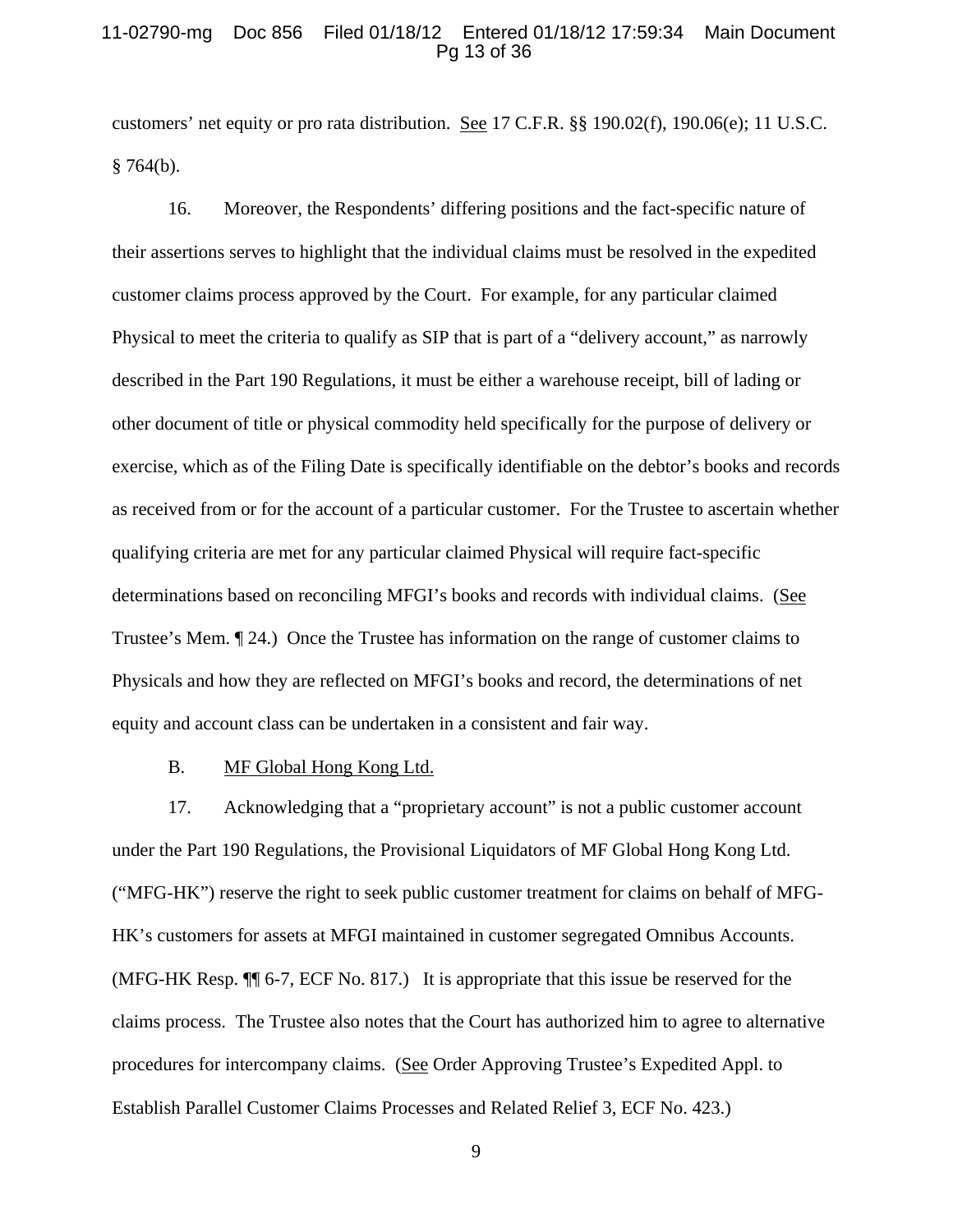## **III. CERTAIN RESPONSES INCORRECTLY PORTRAY THE DISCRETION OF THE TRUSTEE AND IMPROPERLY SEEK TO INTERVENE IN THE TRUSTEE'S INVESTIGATION**

18. The Sapere Respondents contend that the Trustee has irreconcilable conflicting duties to commodity customers, securities customers, and creditors of the general estate. (Sapere Resp. 6-13, ECF No. 814.) They assert that "[i]n order for the Trustee to meet his obligations to MFGI's commodity customers, the Trustee must wrest from the [Broker-Dealer] 'unit' of MFGI and from persons to whom the [Broker-Dealer] unit disbursed the commodities customers' segregated account fund as much of that \$1.2+ Billion [of missing segregated account funds] as is feasible. At the same time, in order to meet his obligations to MFGI's securities customers, the Trustee must retain for the benefit of securities customers as much of MFGI's general estate as is feasible." (Id. at 9.) The Sapere Respondents and others seek to limit the Trustee's discretion in a manner which would impede his ability to administer the MFGI estate and fulfill his statutory duties.

A. The Purported Legal Grounds For The Respondents' Requests Are Erroneous

19. The Sapere Respondents and others essentially contend that the Trustee cannot oversee the liquidation of a joint commodity broker-security dealer. This position overlooks that the liquidation of joint FCM broker-dealers and the resolution of "competing interests" were specifically contemplated by the CFTC when it proposed the Part 190 Regulations. See 48 Fed. Reg. 57,535, 57,535 (Nov. 24, 1981) (acknowledging the unique issues that will arise in the liquidation of a joint commodity broker-security dealer and noting that such issues are best dealt with on a case-by-case basis given "the likelihood that each such bankruptcy will be unique, and the many different and competing interests involved").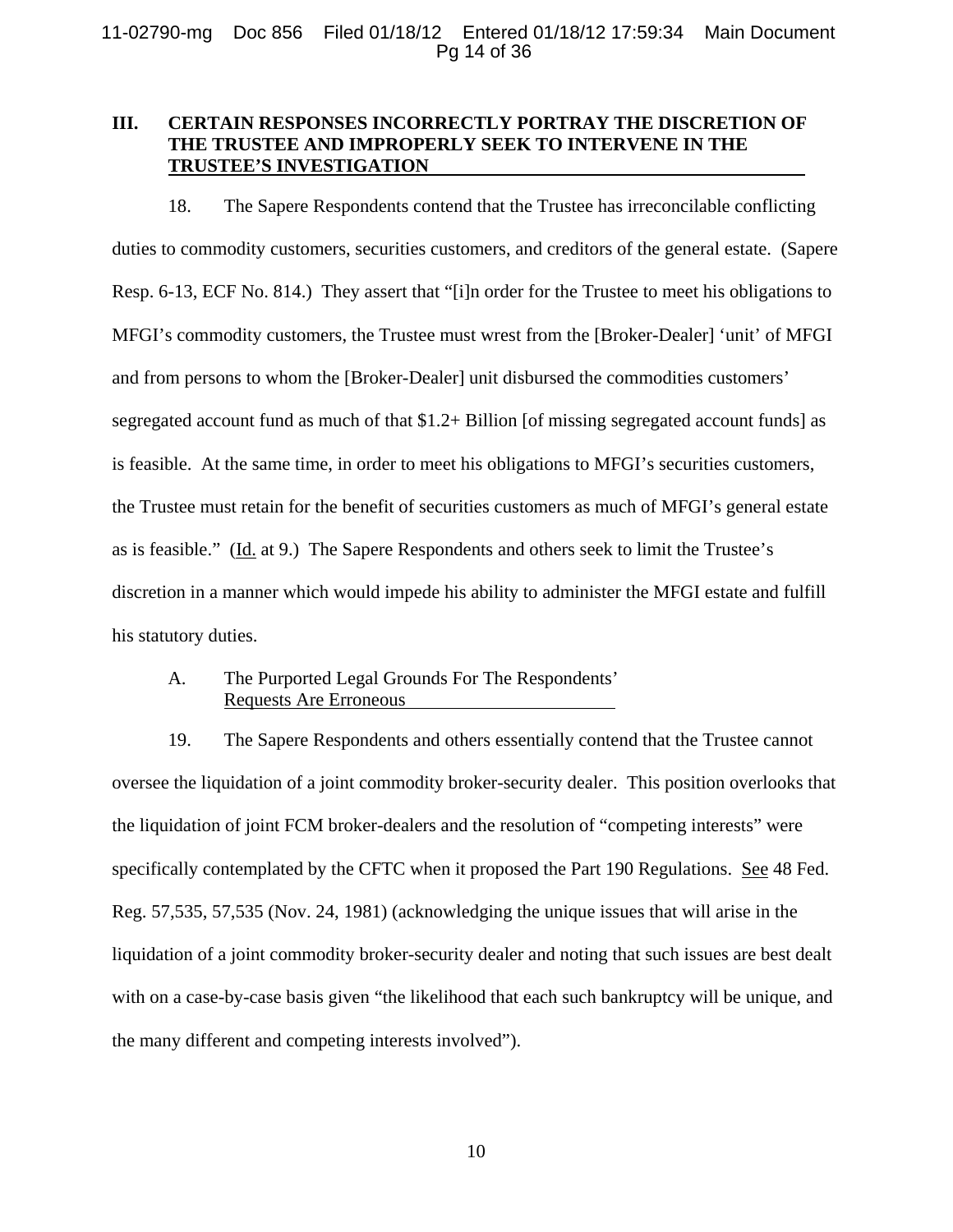#### 11-02790-mg Doc 856 Filed 01/18/12 Entered 01/18/12 17:59:34 Main Document Pg 15 of 36

20. In fact, trustees—whether chapter 11, chapter 7 or SIPA—routinely address conflicting demands by creditors, and the resolution of such conflicts does not constitute a breach of fiduciary duty. See, e.g., Kusch v. Mishkin (In re Adler, Coleman Clearing Corp.), No. 95-08203 (JLG), 1998 WL 551972, at \*17 (Bankr. S.D.N.Y. Aug. 24, 1998) (dismissing a claim for breach of fiduciary duty, rejecting the argument that SIPA Trustee owed a greater duty to a customer of a creditor than a general creditor, and holding that "the trustee's duty to the SIPA estate as a whole clearly prevails over the interests of a single customer"), aff'd, 208 F.3d 202 (2d Cir. 2000). Numerous courts have recognized that in any insolvency proceeding there are inherent conflicts between classes of customers and creditors and that such conflicts do not warrant extraordinary protective measures. See, e.g., Official Unsecured Creditors' Comm. v. Stern (In re SPM Mfg. Corp.), 984 F.2d 1305, 1317 (1st Cir. 1993) (noting that "[n]o two creditors have identical interests, and [that] the [Bankruptcy] Code implicitly recognizes that fact by providing a procedural framework for handling the various divergent interests of the parties to a bankruptcy") (citation omitted); Mirant Ams. Energy Mktg., L.P. v. Official Comm. of Unsecured Creditors of Enron Corp., No. 02-Civ-6274 (GBD), 2003 WL 22327118, at \*7 (S.D.N.Y. Oct. 10, 2003) (noting that conflicts between classes of creditors are "inherent in all bankruptcy cases and inevitable in complex cases," but that administration by "a single trustee or committee is commonplace in the scheme of bankruptcy administration and [that] its positives often outweigh any negatives" (internal quotations omitted)); In re Adelphia Commc'ns Corp., 359 B.R. 54, 64 (Bankr. S.D.N.Y. 2006) (noting that "conflicts between classes of a single debtor, which likewise involve competing claims on the part of those classes to what will usually be a pool of limited assets, will be present in many, if not most, chapter 11 cases"); In re Hills Stores Co., 137 B.R. 4, 5 (Bankr. S.D.N.Y. 1992) (denying appointment of additional creditors'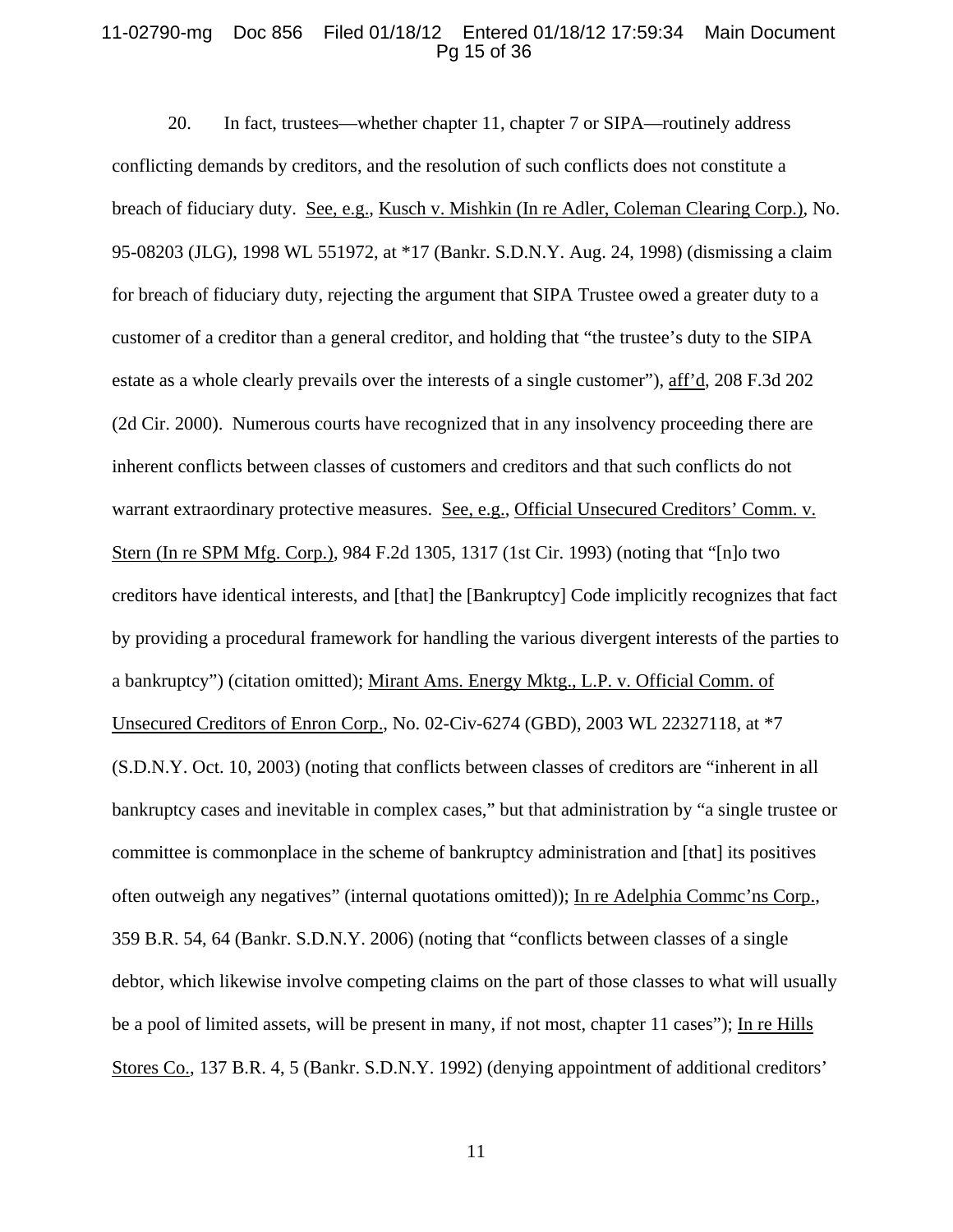#### 11-02790-mg Doc 856 Filed 01/18/12 Entered 01/18/12 17:59:34 Main Document Pg 16 of 36

committee because "[c]onflicts are not unusual in reorganization and in most cases can be expected among creditors who are acting to protect their separate business interests"); In re Baldwin-United Corp., 45 B.R. 375, 376 (Bankr. S.D. Ohio 1983) (denying appointment of additional creditors' committees to protect specific classes of creditors because "[c]onflicts among creditors are inherent in all bankruptcy cases[, and in complex cases] . . . are inevitable," and further noting that such protective measures will not "engender harmony or alleviate conflict among creditors . . . [but that] the opposite would result, and at an astronomical cost to the bankruptcy estates").

21. That SIPA accords the Trustee broad discretion in fulfilling his statutory duties is well-established and not contested by Respondents. (See Trustee's Mem. at 5.) The Part 190 Regulations also are replete with express references to the Trustee's discretion. See, e.g., 17 C.F.R. § 190.02(d) (trustee has the discretion to determine what information is sufficient proof of customer's claim); 17 C.F.R. § 190.04(e)(4) (trustee discretion to set time for meeting margin calls); 17 C.F.R. § 190.08(d)(1)(ii) (customers seeking return of SIP must deposit cash "plus a reasonable reserve in the trustee's sole discretion"). By contrast, Respondents provide absolutely no relevant authority for stripping the Trustee of his authority.

B. The Relief Requested By Certain Respondents Would Interfere With And Delay the Trustee's Performance of His Duties.

22. Some Respondents suggest that they should be permitted to take Rule 2004 examinations of the Trustee regarding their MFGI accounts and Physicals, and of third parties acting as a repository of these Physicals. (See Eisen Resp. 8, ECF No. 818.) Other Respondents propose that the Court require the Trustee to provide commodity customers with immediate and full access to discovery obtained during the course of his investigation. (See Sapere Resp. 15, ECF No. 814.) Additionally, several Respondents request that the Court allow commodity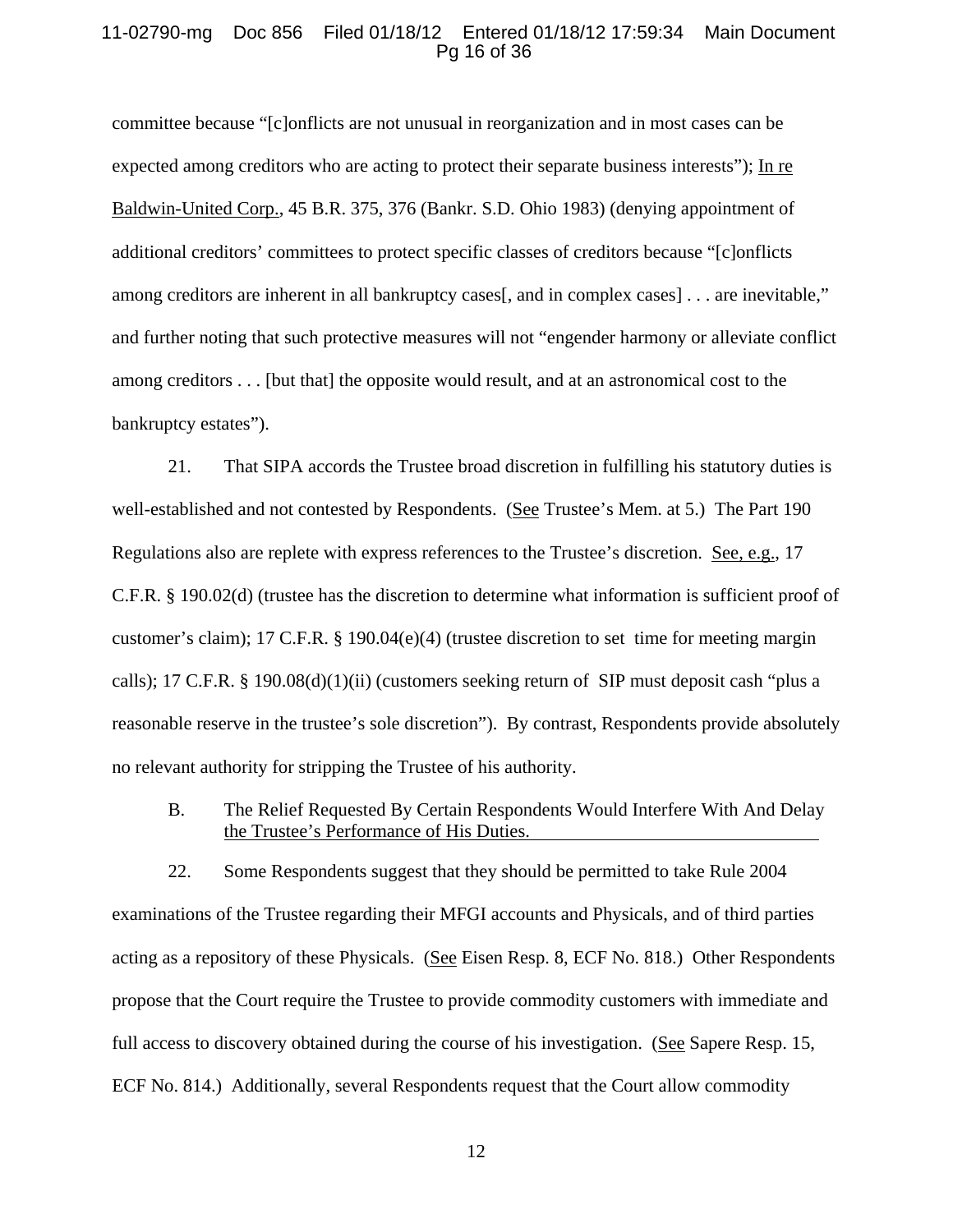### 11-02790-mg Doc 856 Filed 01/18/12 Entered 01/18/12 17:59:34 Main Document Pg 17 of 36

customers to "pursue possible claims and leads" (see id. at 15); or that the Court require the Trustee to "immediately begin to pursue claims to recover customer funds (even if it requires an entity to or through which customer funds flowed to give up alternative funds)" (see CCC Response 2-3, ECF No. 819). These requests are inconsistent with the Trustee's statutory authority and duties with respect to MFGI. If and when Respondents bring their requests to the Court in a procedurally proper way, they should be denied.

23. The Trustee alone has statutory investigative authority with respect to MFGI, and he alone has the unique responsibility of protecting its customers and administering the estate, including the responsibility to marshal customer assets in the manner Congress intended. As part of his investigation, the Trustee, with the assistance of his professionals, is analyzing his ability to obtain recoveries, by litigation or negotiation, against certain financial institutions, MFGI affiliates, and others to recover customer property.

24. Respondents' attempt to interject or claim an oversight role with respect to the Trustee's investigation and pursuit of potential claims is not authorized by and is contrary to SIPA and the Bankruptcy Code. (See Mem. Op. and Order 4, 6, ECF No. 459 (finding no statutory authority for appointment of official committee in a SIPA liquidation and finding that even if the Court had the discretion, it would not do so).) As this Court has already recognized, the Trustee "is a very experienced SIPA Trustee, represented by very experienced counsel, with mandated oversight provided by SIPC and the CFTC, and, of course, by this Court." (Id. at 10.) The requested additional oversight by certain Respondents is thus neither authorized nor necessary.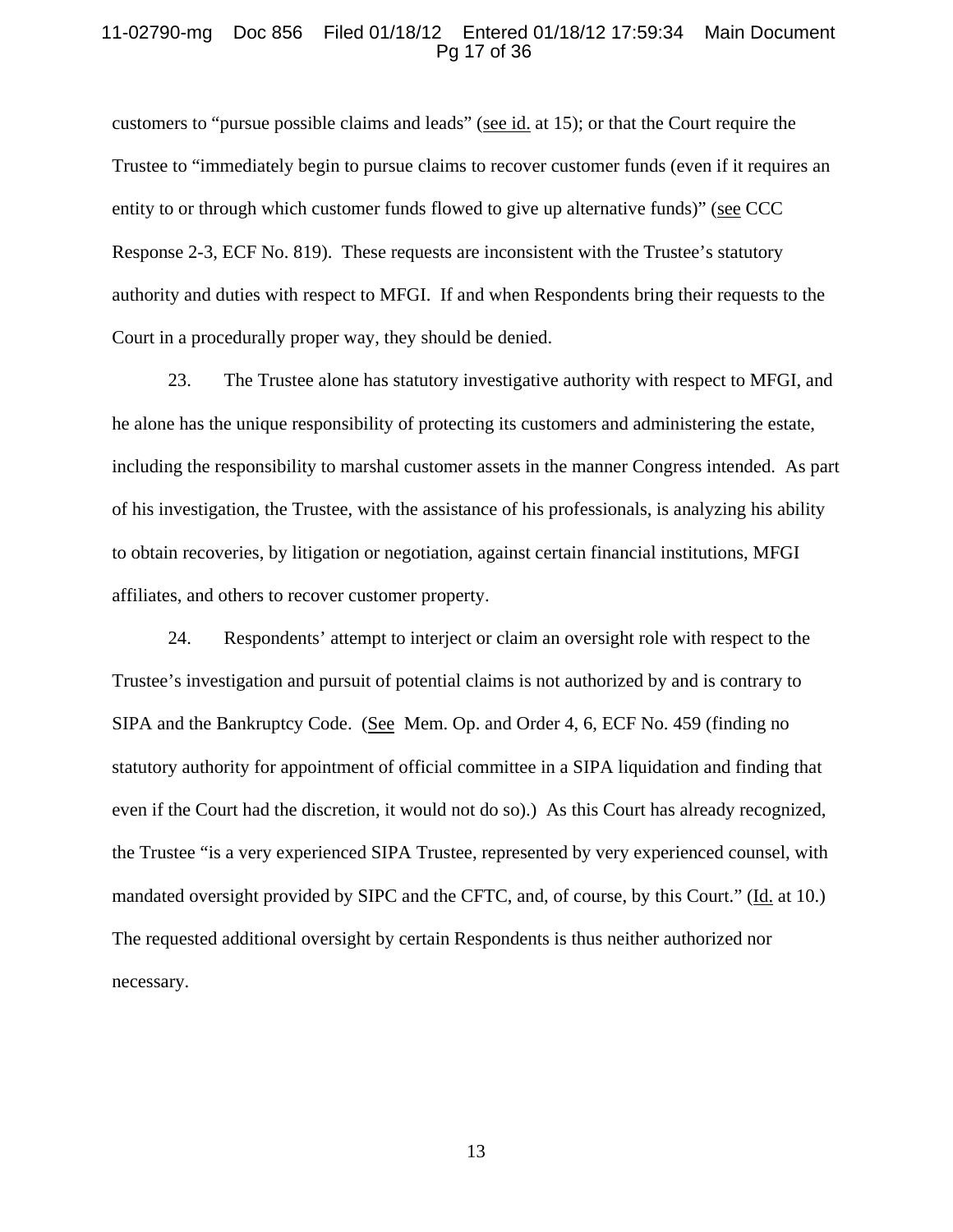## 11-02790-mg Doc 856 Filed 01/18/12 Entered 01/18/12 17:59:34 Main Document Pg 18 of 36

25. Notwithstanding the Trustee's efforts to supply customers and the public with information as often as is feasible,  $5$  the third party access and participation requested by Respondent are inconsistent with the Trustee effectively carrying out the investigation mandated by SIPA. Indeed, as this Court has previously recognized, the Trustee "must be permitted to conduct his investigation without being required to divulge his investigatory steps or the discovery obtained to any other party-in-interest." (Mem. Op. Granting SIPA Trustee's Mot. For an Order Granting Authority to Issue Subpoenas for the Produc. Of Docs. And the Examination of the Debtor's Current and Former Officers, Directors, and Employees and Other Persons 2, ECF No. 36.) It is equally clear that the Trustee's investigation and pursuit of claims must be free from intrusion by third parties whose primary objective is to protect their own individual interests without due regard for the interests of customers or creditors of the estate as a whole. Respondents have not demonstrated exceptional circumstances that would warrant Rule 2004 discovery to the detriment of MFGI's former customers and creditors as a whole.<sup>6</sup>

 $\overline{a}$ 

<sup>5</sup> The extensive efforts by the Trustee to provide timely information by both formal and informal means to customers, creditors, and the public are described in the recent status report to the Court. (Trustee's Sixty Day Report on Status of Liquidation at ¶¶ 24–25, ECF No. 835.)

<sup>6</sup> Indeed, in the Lehman Brothers proceedings, recognizing that Rule 2004 discovery creates enormous burden for the trustee, and should be reserved for exceptional circumstances, Judge Peck denied requests for Rule 2004 discovery absent exceptional circumstances. (See, e.g., Tr. of Hr'g re Mot. Of The Bank of New York Mellon Trust Co., N.A. as Indenture Trustee, for Order Pursuant to Bankruptcy Rule 2004 Directing Examination of, and Production of, Documents by Lehman Bros. Holdings Inc., Lehman Bros. Inc., Lehman Bros. Commodity Servs. Inc. and Barclays Capital Inc. at 88:15-17, 90:24-91:2, In re Lehman Brothers Inc., Case No. 08-01420 (JMP) (LBHI Docket No. 4030) (Bankr. S.D.N.Y. Jan. 14, 2009) (Excerpt attached as Exhibit B).)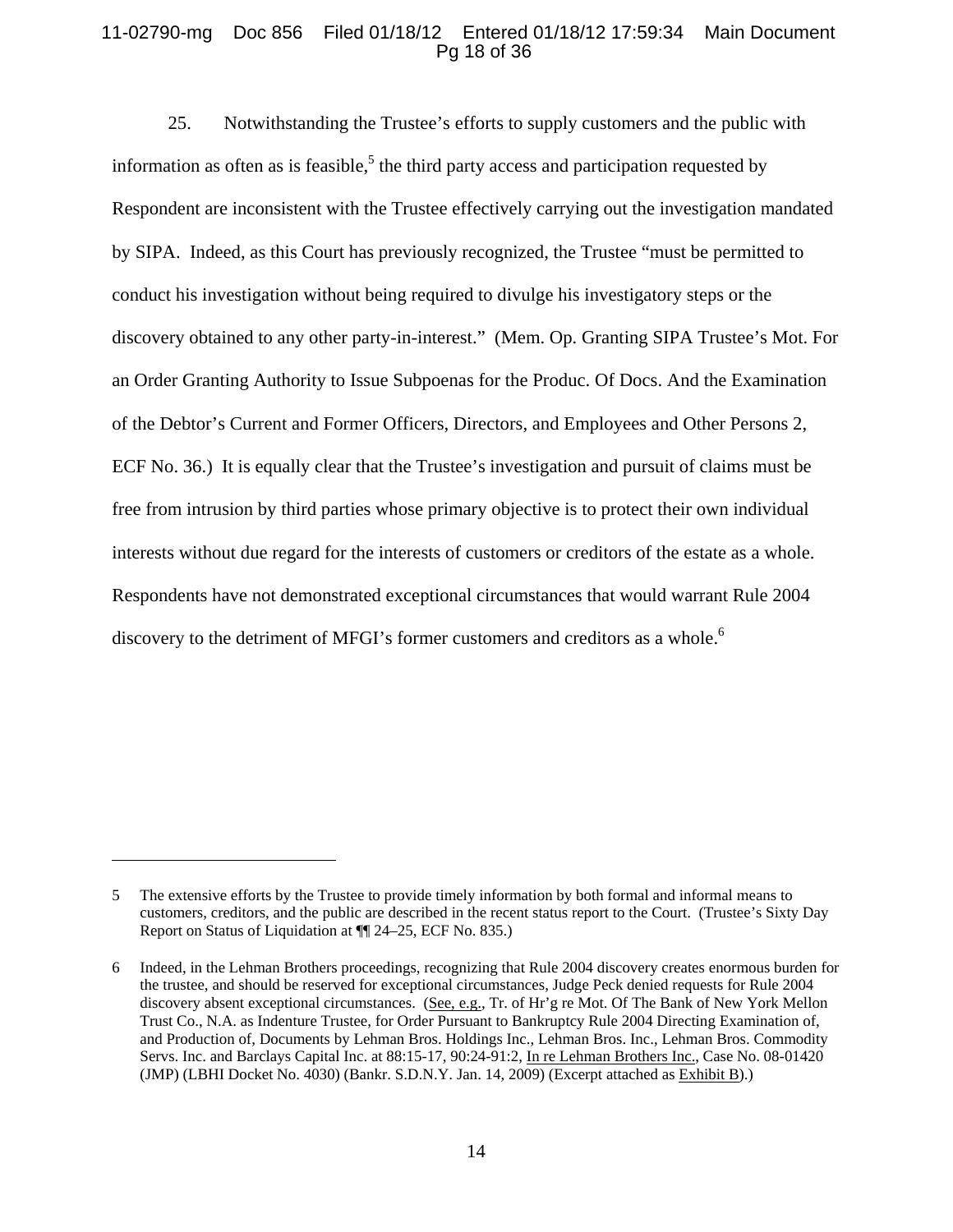11-02790-mg Doc 856 Filed 01/18/12 Entered 01/18/12 17:59:34 Main Document Pg 19 of 36

#### **CONCLUSION**

The principles for the allocation and distribution of customer property set forth in the Trustee's Memorandum are largely uncontested and should be accepted by the Court as applicable to this proceeding. To the extent that certain Respondents have raised discrete concerns regarding the application of the principles to particular claims or have asked that the Court rule now on speculative potential conflicts that may arise in the future, the issues raised are either demonstrably unfounded or, at best, not yet ripe for determination.

Dated: New York, New York January 18, 2012

### HUGHES HUBBARD & REED LLP

By: /s/ James B. Kobak, Jr. James B. Kobak, Jr. Christopher K. Kiplok Robert B. Funkhouser Christine M. Fitzgerald Josiah S. Trager Meaghan C. Gragg One Battery Park Plaza New York, New York 10004 Telephone: (212) 837-6000 Facsimile: (212) 422-4726 Email: kobak@hugheshubbard.com

Attorneys for James W. Giddens, Trustee for the SIPA Liquidation of MF Global Inc.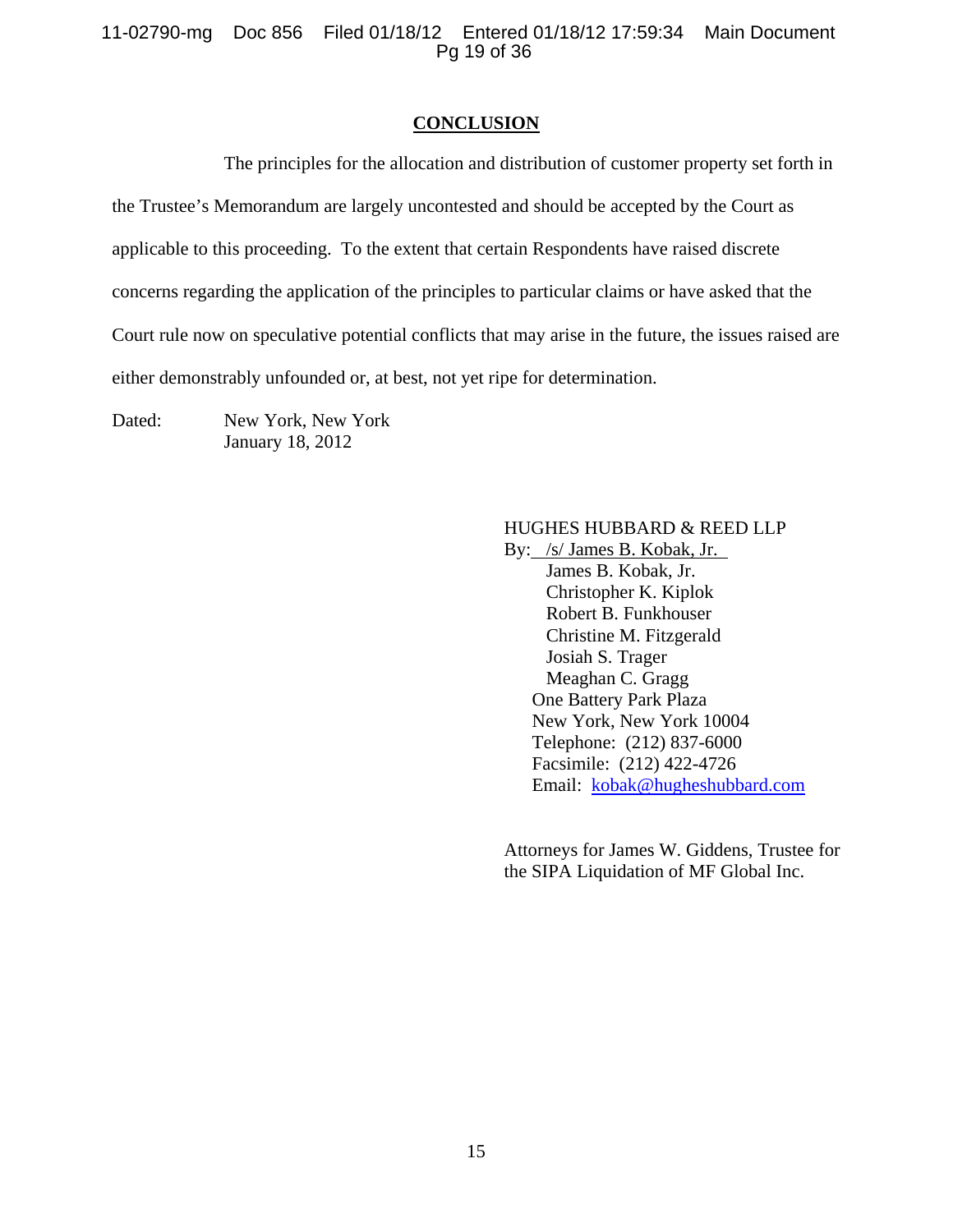11-02790-mg Doc 856 Filed 01/18/12 Entered 01/18/12 17:59:34 Main Document Pg 20 of 36

## **EXHIBIT A**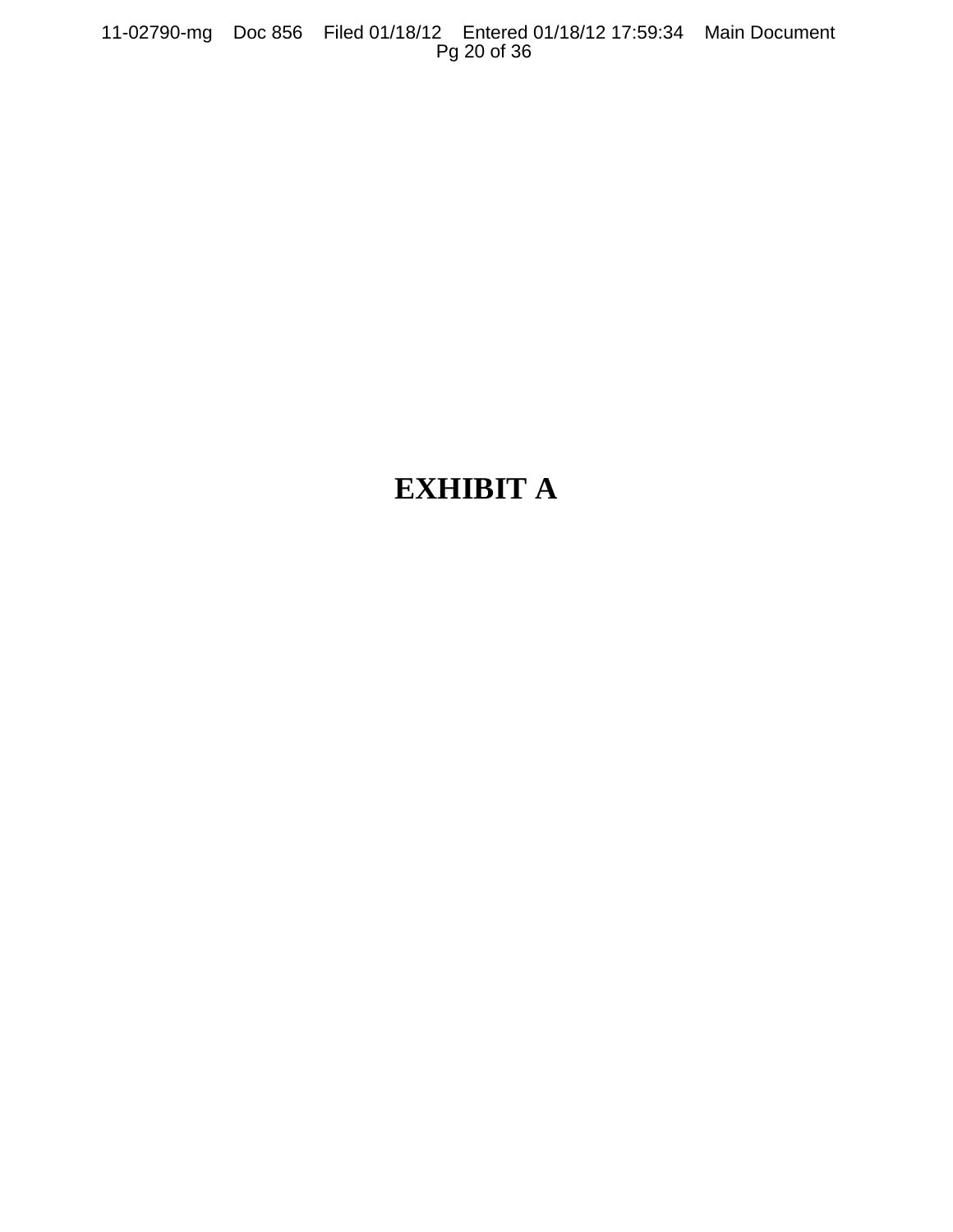## 11-02790-mg Doc 856 Filed 01/18/12 Entered 01/18/12 17:59:34 Main Document Pg 21 of 36

## **Exhibit A: Specific Limited Responses and the Trustee's Replies**

#### **1. Letter re Briefing re Allocation And Distribution Of Customer Property, submitted by Martin J. Bienenstock on behalf of the Statutory Creditors' Committee in the Chapter 11 Cases of MF Global Holdings Ltd. and MF Global Finance USA Inc. (Dewey & LeBoeuf LLP) (ECF No. 778)**

| <b>Response</b>                                                                                                                                                                   | <b>Trustee's Reply*</b>                                                                                                                                                                                                                                                                                                                                                                                                                                                                                                                                                                                                                                                                                                                                                                                                                                                                                                                                                                                                           |
|-----------------------------------------------------------------------------------------------------------------------------------------------------------------------------------|-----------------------------------------------------------------------------------------------------------------------------------------------------------------------------------------------------------------------------------------------------------------------------------------------------------------------------------------------------------------------------------------------------------------------------------------------------------------------------------------------------------------------------------------------------------------------------------------------------------------------------------------------------------------------------------------------------------------------------------------------------------------------------------------------------------------------------------------------------------------------------------------------------------------------------------------------------------------------------------------------------------------------------------|
| The Holdings Creditors' Committee suggests that CFTC Part<br>190 Regulations do not apply to the SIPA liquidation of MFGI<br>because MFGI is not a chapter 7 debtor. (Ltr. at 2.) | This legal position is clearly contravened by the plain language of SIPA. As the<br>CFTC pointed out in its December 22, 2011 letter to the Court, SIPA $\S$ 78fff-1(a)<br>vests the Trustee "with the same powers and title with respect to the debtor and the<br>property of the debtor $\dots$ as a trustee in a case under title 11," and further provides<br>that the Trustee "shall be subject to the same duties as a trustee in a case under<br>chapter 7 of title 11, including, if the debtor is a commodity broker, as defined<br>under section 101 of such title, the duties specified in subchapter IV of such<br>chapter 7." (Trustee's Reply $\P$ 9 (citing 12/22/11 Letter from the CFTC re In re<br>MF Global, Inc., ECF No. 781).) SIPA thus arms the Trustee with any additional<br>powers available to a chapter 7 trustee. Accordingly, the Part 190 Regulations,<br>including the customer property provision on which the Holdings Trustee focuses,<br>apply in this proceeding. (Trustee's Reply $\P$ 9.) |

| 2. | (ECF No. 814)<br>Response of Sapere Wealth Management LLC, Granite Asset Management and Sapere CTA Fund,<br>L.P. to Briefing Regarding the Legal Principles and Framework for Allocation and Distribution<br>(Ford Marrin Esposito Witmeyer & Gleser, L.L.P.) |  |                                                                                                                                                                                                                                                   |
|----|---------------------------------------------------------------------------------------------------------------------------------------------------------------------------------------------------------------------------------------------------------------|--|---------------------------------------------------------------------------------------------------------------------------------------------------------------------------------------------------------------------------------------------------|
|    | <b>Response</b>                                                                                                                                                                                                                                               |  | <b>Trustee's Reply</b>                                                                                                                                                                                                                            |
|    | If MFGI has a general estate, it should be allocated first to<br>restoring deficiencies in commodity customers' segregated<br>accounts, then to restoring deficiencies in securities customers'                                                               |  | The Trustee believes that he has authority to seek to make allocations in<br>appropriate circumstances as necessary but has not yet moved to do so as neither<br>the total amount of shortfall to any fund of customer property nor the extent of |

The Trustee disputes that the Holdings Creditors' Committee has standing in this SIPA proceeding; the issue of standing is the subject of separate briefing requested by the Court.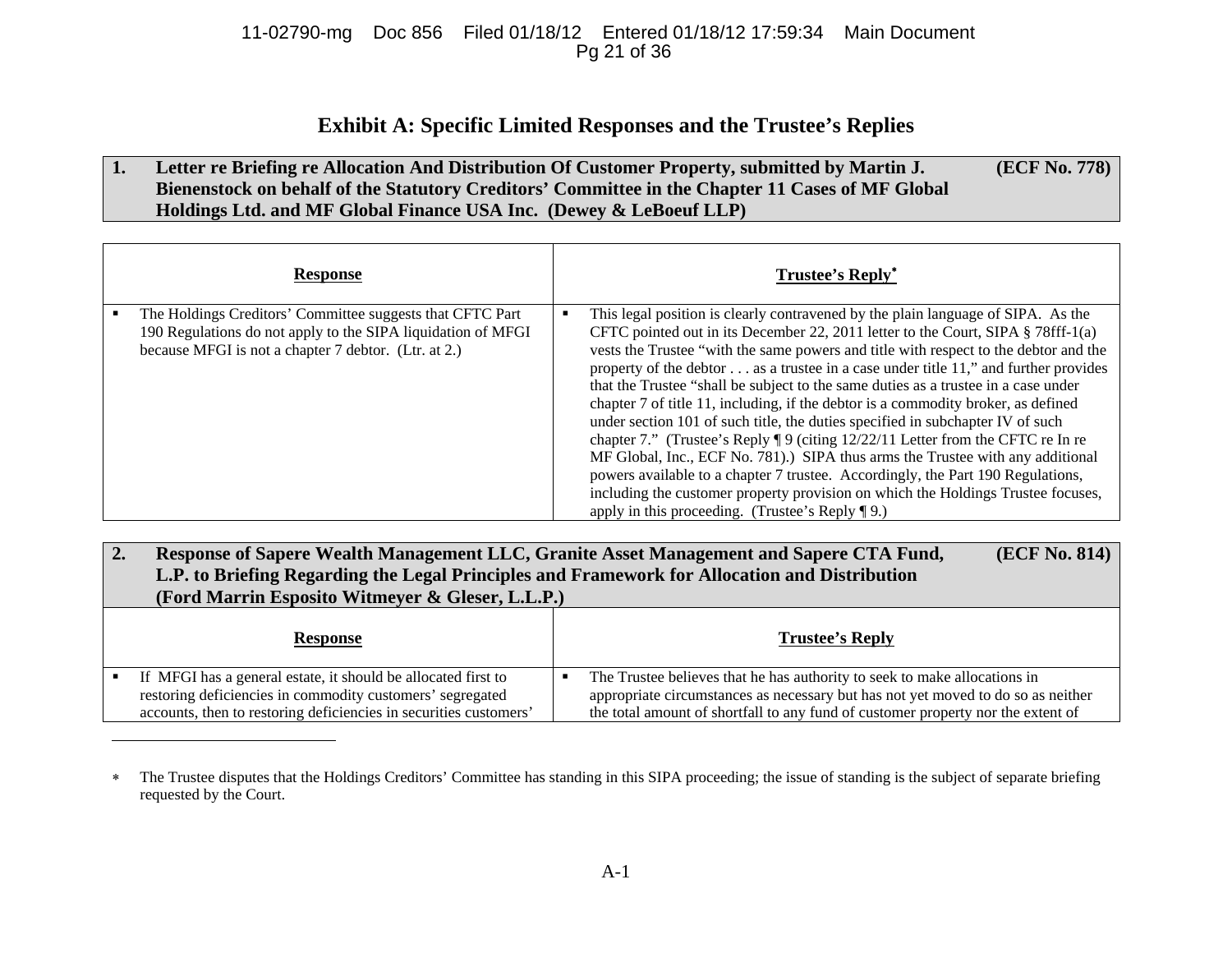## 11-02790-mg Doc 856 Filed 01/18/12 Entered 01/18/12 17:59:34 Main Document Pg 22 of 36

| ٠ | segregated accounts, then to general estate property. (Resp. at 4,<br>6.)<br>MFGI transferred commodities customers' segregated account<br>assets from the FCM side of the MFGI business to the broker-<br>dealer side of MFGI's operations and thence used the assets to<br>make various payments of the MF Global worldwide enterprise.<br>The equitable interest of the funds missing from segregated<br>customer accounts remains with commodities customers, who<br>therefore have priority. (Resp. at 4–5.) |                | general estate assets is yet known with any degree of certainty. (Trustee's Reply<br>$\P$ 2.)                                                                                                                                                                                                                                                                                                                                                                                                                                                                                                                                                                                                                                                                                                                                                                                                                                                                                                                                                                                                                                                                                                                                                                                                                                                                                                                                                             |
|---|-------------------------------------------------------------------------------------------------------------------------------------------------------------------------------------------------------------------------------------------------------------------------------------------------------------------------------------------------------------------------------------------------------------------------------------------------------------------------------------------------------------------|----------------|-----------------------------------------------------------------------------------------------------------------------------------------------------------------------------------------------------------------------------------------------------------------------------------------------------------------------------------------------------------------------------------------------------------------------------------------------------------------------------------------------------------------------------------------------------------------------------------------------------------------------------------------------------------------------------------------------------------------------------------------------------------------------------------------------------------------------------------------------------------------------------------------------------------------------------------------------------------------------------------------------------------------------------------------------------------------------------------------------------------------------------------------------------------------------------------------------------------------------------------------------------------------------------------------------------------------------------------------------------------------------------------------------------------------------------------------------------------|
|   | The Trustee has irreconcilable conflicting duties to commodity<br>customers, securities customers, and creditors of the general<br>estate. (Resp. at $6-13$ .)                                                                                                                                                                                                                                                                                                                                                    |                | This position overlooks that the liquidation of joint FCM broker-dealers and the<br>resolution of "competing interests" were specifically contemplated by the CFTC<br>when it proposed the Part 190 Regulations. (Trustee's Reply ¶ 19 (citing 48 Fed.<br>Reg. 57,535, 57,535 (Nov. 24, 1981).) In fact, trustees—whether chapter 11,<br>chapter 7 or SIPA—routinely address conflicting demands by creditors, and the<br>resolution of such conflicts does not constitute a breach of fiduciary duty.<br>(Trustee's Reply ¶ 20 (citing Kusch v. Mishkin (In re Adler, Coleman Clearing<br>Corp.), No. 95-08203 (JLG), 1998 WL 551972, at *17 (Bankr. S.D.N.Y. Aug. 24,<br>1998).) Numerous courts have recognized that in any insolvency proceeding there<br>are inherent conflicts between classes of customers and creditors and that such<br>conflicts do not warrant extraordinary protective measures. (Trustee's Reply ¶ 20<br>(citing Official Unsecured Creditors' Comm. v. Stern (In re SPM Mfg. Corp.), 984<br>F.2d 1305, 1317 (1st Cir. 1993); Mirant Ams. Energy Mktg., L.P. v. Official<br>Comm. of Unsecured Creditors of Enron Corp., No. 02-Civ-6274 (GBD), 2003 WL<br>22327118, at *7 (S.D.N.Y. Oct. 10, 2003); In re Adelphia Commc'ns Corp., 359<br>B.R. 54, 64 (Bankr. S.D.N.Y. 2006); In re Hills Stores Co., 137 B.R. 4, 5 (Bankr.<br>S.D.N.Y. 1992); In re Baldwin-United Corp., 45 B.R. 375, 376 (Bankr. S.D. Ohio<br>$1983)$ .) |
|   | Although the Trustee has a measure of discretion in respect of<br>administrative matters relating to timing and form of<br>distribution, nothing provides the Trustee with discretion to<br>accommodate securities customers or anyone else in obviation<br>of the protections afforded to commodities customers by Part<br>190. (Resp. at 13-15.)                                                                                                                                                                | $\blacksquare$ | That SIPA accords the Trustee broad discretion in fulfilling his statutory duties is<br>well-established and not contested by Respondents. (See Trustee's Mem. at 5.)<br>The Part 190 Regulations also are replete with express references to the Trustee's<br>discretion. (Trustee's Reply ¶ 21 (citing 17 C.F.R. § 190.02(d); 17 C.F.R.<br>§ 190.04(e)(4); 17 C.F.R. § 190.08(d)(1)(ii).) Respondents provide absolutely no<br>relevant authority for stripping the Trustee of his authority. (Trustee's Reply [21.)                                                                                                                                                                                                                                                                                                                                                                                                                                                                                                                                                                                                                                                                                                                                                                                                                                                                                                                                    |
|   | In light of the Trustee's conflicting duties, the Court should: (i)<br>require the Trustee to share timely and fully with commodity<br>customers the material details of the information he learns about<br>what happened to their segregated-account funds; (ii) allow<br>commodity customers to pursue possible claims and leads; and                                                                                                                                                                           |                | The Trustee alone has statutory investigative authority with respect to MFGI, and<br>he alone has the unique responsibility of protecting its customers and administering<br>the estate, including the responsibility to marshal customer assets in the manner<br>Congress intended. As part of his investigation, the Trustee, with the assistance of<br>his professionals, is analyzing his ability to obtain recoveries, by litigation or                                                                                                                                                                                                                                                                                                                                                                                                                                                                                                                                                                                                                                                                                                                                                                                                                                                                                                                                                                                                              |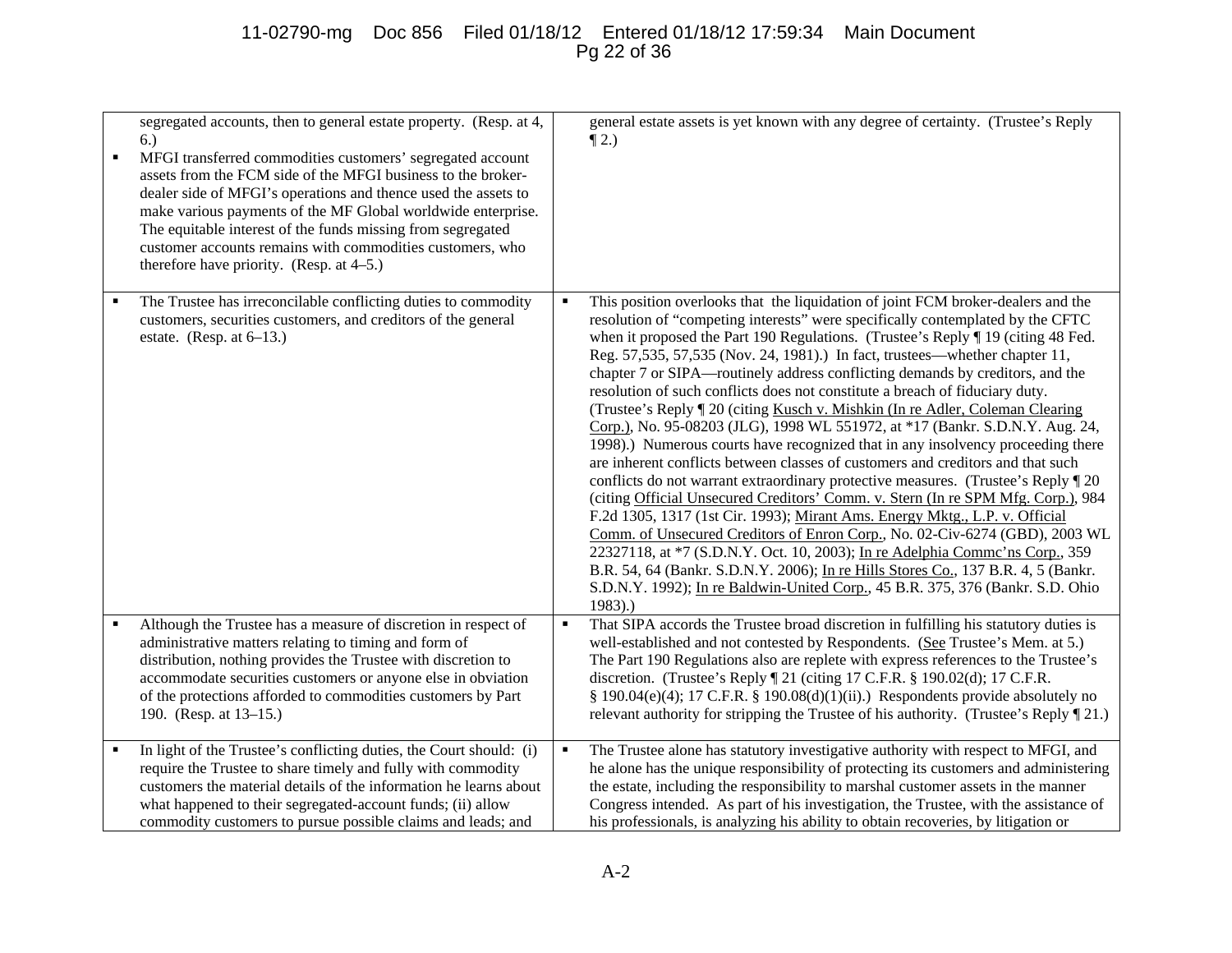## 11-02790-mg Doc 856 Filed 01/18/12 Entered 01/18/12 17:59:34 Main Document Pg 23 of 36

| interests of, commodity customers with segregated-account<br>$\P$ $[23-24$ (citing Mem. Op. and Order 4, 6, ECF No. 459).)<br>deficiencies should be afforded access to detailed information<br>Notwithstanding the Trustee's efforts to supply customers and the public with<br>information as often as is feasible, the third party access and participation<br>about what happened to their segregated-account funds;<br>otherwise commodity customers would not have a meaningful<br>requested by Respondent are inconsistent with the Trustee effectively carrying out<br>opportunity to be heard in advance of actions taken or omitted to<br>the investigation mandated by SIPA. Indeed, as this Court has previously<br>recognized, the Trustee "must be permitted to conduct his investigation without<br>be taken by the Trustee with respect to recovery of assets going<br>being required to divulge his investigatory steps or the discovery obtained to any<br>forward. (Resp. at $15-16$ .)<br>other party-in-interest." (Trustee's Reply 125 (citing Mem. Op. Granting SIPA<br>Trustee's Mot. For an Order Granting Authority to Issue Subpoenas for the Produc.<br>Of Docs. And the Examination of the Debtor's Current and Former Officers,<br>Directors, and Employees and Other Persons 2, ECF No. 36). | ٠ | (iii) reserve to the Court alone the decision on the precedence of<br>commodity customers' claims, with that decision to be made<br>only after the potential general estate is identified. (Resp. at 15.)<br>One or more persons who are, or represent exclusively the |  | negotiation, against certain financial institutions, MFGI affiliates, and others to<br>recover customer property. Respondents' attempt to interject or claim an oversight<br>role with respect to the Trustee's investigation and pursuit of potential claims is not<br>authorized by and is contrary to SIPA and the Bankruptcy Code. (Trustee's Reply |
|-----------------------------------------------------------------------------------------------------------------------------------------------------------------------------------------------------------------------------------------------------------------------------------------------------------------------------------------------------------------------------------------------------------------------------------------------------------------------------------------------------------------------------------------------------------------------------------------------------------------------------------------------------------------------------------------------------------------------------------------------------------------------------------------------------------------------------------------------------------------------------------------------------------------------------------------------------------------------------------------------------------------------------------------------------------------------------------------------------------------------------------------------------------------------------------------------------------------------------------------------------------------------------------------------------------------------------|---|------------------------------------------------------------------------------------------------------------------------------------------------------------------------------------------------------------------------------------------------------------------------|--|---------------------------------------------------------------------------------------------------------------------------------------------------------------------------------------------------------------------------------------------------------------------------------------------------------------------------------------------------------|
|-----------------------------------------------------------------------------------------------------------------------------------------------------------------------------------------------------------------------------------------------------------------------------------------------------------------------------------------------------------------------------------------------------------------------------------------------------------------------------------------------------------------------------------------------------------------------------------------------------------------------------------------------------------------------------------------------------------------------------------------------------------------------------------------------------------------------------------------------------------------------------------------------------------------------------------------------------------------------------------------------------------------------------------------------------------------------------------------------------------------------------------------------------------------------------------------------------------------------------------------------------------------------------------------------------------------------------|---|------------------------------------------------------------------------------------------------------------------------------------------------------------------------------------------------------------------------------------------------------------------------|--|---------------------------------------------------------------------------------------------------------------------------------------------------------------------------------------------------------------------------------------------------------------------------------------------------------------------------------------------------------|

**3. Response of MF Global Hong Kong Ltd. (Provisional Liquidators Appointed) to Memoranda of Law filed by the CFTC, SIPC and the Trustee Regarding the Legal Principles and Framework for the Allocation and Distribution of Customer Property (Linklaters LLP) (ECF No. 817)**

| <b>Response</b>                                                                                                                                                                  | <b>Trustee's Reply</b>                                                                                                                                                                                                                                                                                                                                             |
|----------------------------------------------------------------------------------------------------------------------------------------------------------------------------------|--------------------------------------------------------------------------------------------------------------------------------------------------------------------------------------------------------------------------------------------------------------------------------------------------------------------------------------------------------------------|
| MF Global Hong Kong Ltd.'s omnibus accounts for the benefit<br>of clients of MF Global Hong Kong Ltd. are properly<br>distinguishable from its proprietary claims. (Resp. at 4.) | It is appropriate that this issue be reserved for the claims process. The Trustee also<br>notes that the Court has authorized him to agree to alternative procedures for<br>intercompany claims. (Trustee's Reply ¶ 17 (citing Order Approving Trustee's<br>Expedited Appl. to Establish Parallel Customer Claims Processes and Related<br>Relief 3, ECF No. 423). |

| Response of Bruce Eisen, Dale Mancino, Denis Brink, Patrick O'Malley, M.D., and William   | (ECF No. 818) |
|-------------------------------------------------------------------------------------------|---------------|
| Hackenberger to Trustee's Memorandum Regarding the Legal Principles and Framework for the |               |
| Allocation and Distribution of Customer Property (Barnes & Thornburg LLP)                 |               |
|                                                                                           |               |

| Response                                                                                                                              | <b>Trustee's Reply</b>                                                                                                                                                  |
|---------------------------------------------------------------------------------------------------------------------------------------|-------------------------------------------------------------------------------------------------------------------------------------------------------------------------|
| Because the physical commodities customers (i) paid in full for<br>their physical commodities, which were (ii) specifically           | This argument overlooks the broad definition of "customer property" applicable to<br>commodity broker liquidation, which includes "cash, a security or other property   |
| identifiable by serial numbers, (iii) were subject to documents of<br>title held by the physical commodities customers, and (iv) were | . received, acquired, or held by or for the account of the debtor, from or for the<br>account of a customer," including, among other things, "specifically identifiable |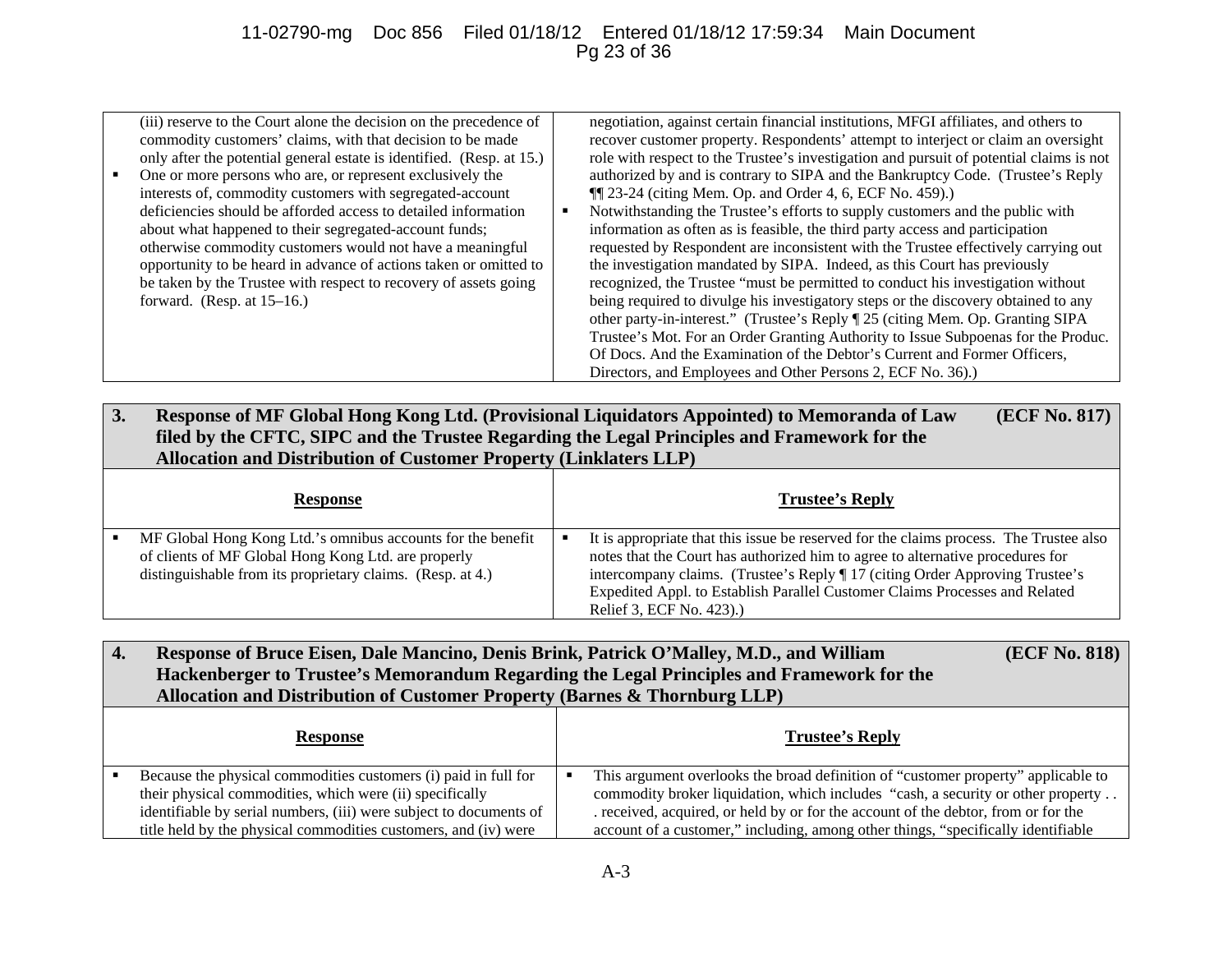## 11-02790-mg Doc 856 Filed 01/18/12 Entered 01/18/12 17:59:34 Main Document Pg 24 of 36

| $\blacksquare$ | stored with depositories which acted as bailees for the physical<br>commodities and charged storage fees for their services, the<br>physical commodities customers have sole ownership of the<br>physical commodities and it is doubtful whether the MFGI estate<br>has the indicia of the type of interest needed to make the physical<br>commodities property of the MFGI estate. (Resp. at 4.)<br>MFGI did not have the ability to buy, sell, margin, or in any way<br>negotiate the warrants that reflected title to the physical<br>commodities. MFGI also did not carry the physical commodities<br>on its balance sheet. Thus, it is questionable whether MFGI ever<br>properly negotiated title to the physical commodities from the<br>physical commodities customers pursuant to UCC Article 7 prior<br>to the commencement of the MFGI liquidation, and the physical<br>commodities are not part of the MFGI estate. (Resp. at 5–7.)<br>Irrespective of who holds legal title to the physical commodities,<br>given MFGI's representations, failure to provide value, and lack<br>of evidence of control over the physical commodities-as well as<br>the physical commodities customers' ownership of the physical<br>commodities—equity and good conscience dictate that the<br>physical commodities are being held in a constructive trust for<br>the physical commodities customers. (Resp. at 7.) | customer property"; a "warehouse receipt or other document held by the debtor<br>evidencing ownership of or title to property to be delivered to fulfill a commodity<br>contract from or for the account of a customer"; and "cash, a security or other<br>property received by the debtor as payment for a commodity to be delivered to<br>fulfill a commodity contract from or for the account of a customer." (Trustee's<br>Reply $\P$ 12 (quoting 11 U.S.C. § 761(10)).) There is no requirement for MFGI to<br>have title or an equitable or beneficial interest in the Physicals for them to be<br>considered customer property. (Trustee's Reply ¶ 12.)                                                                                                                                                                                                                                                                                                                                                                                                                                                                                                                                                                                                              |
|----------------|------------------------------------------------------------------------------------------------------------------------------------------------------------------------------------------------------------------------------------------------------------------------------------------------------------------------------------------------------------------------------------------------------------------------------------------------------------------------------------------------------------------------------------------------------------------------------------------------------------------------------------------------------------------------------------------------------------------------------------------------------------------------------------------------------------------------------------------------------------------------------------------------------------------------------------------------------------------------------------------------------------------------------------------------------------------------------------------------------------------------------------------------------------------------------------------------------------------------------------------------------------------------------------------------------------------------------------------------------------------------------------------------------------------|-----------------------------------------------------------------------------------------------------------------------------------------------------------------------------------------------------------------------------------------------------------------------------------------------------------------------------------------------------------------------------------------------------------------------------------------------------------------------------------------------------------------------------------------------------------------------------------------------------------------------------------------------------------------------------------------------------------------------------------------------------------------------------------------------------------------------------------------------------------------------------------------------------------------------------------------------------------------------------------------------------------------------------------------------------------------------------------------------------------------------------------------------------------------------------------------------------------------------------------------------------------------------------|
| $\blacksquare$ | Should the physical commodities be property of the MFGI<br>estate, then they must be classified within the "delivery account"<br>subclass, intended to protect customers with "specifically<br>identifiable property" from the "dilutive effects of the pro rata<br>provisions of the [CFTC Regulations]." (Resp. at 9.)<br>The "delivery account" subclass should be liberally applied to all<br>specifically identifiable property, irrespective of other account<br>activity. (Resp. at 11.)                                                                                                                                                                                                                                                                                                                                                                                                                                                                                                                                                                                                                                                                                                                                                                                                                                                                                                                  | This issue is fact-specific among individual claimants and as to particular Physicals,<br>and must be resolved in the expedited customer claims process approved by the<br>Court. For example, for any particular claimed Physical to meet the criteria to<br>qualify as SIP that is part of a "delivery account," as narrowly described in the Part<br>190 Regulations, it must be either a warehouse receipt, bill of lading or other<br>document of title or physical commodity held specifically for the purpose of<br>delivery or exercise, which as of the Filing Date is specifically identifiable on the<br>debtor's books and records as received from or for the account of a particular<br>customer. For the Trustee to ascertain whether qualifying criteria are met for any<br>particular claimed Physical will require fact-specific determinations based on<br>reconciling MFGI's books and records with individual claims. (Trustee's Reply<br>If 16 (citing Trustee's Mem. 124).) Once the Trustee has information on the range<br>of customer claims to Physicals and how they are reflected on MFGI's books and<br>record, the determinations of net equity and account class can be undertaken in a<br>consistent and fair way. (Trustee's Reply ¶ 16.) |
|                | Both the CFTC Regulations and the Bankruptcy Code bar the<br>Trustee from liquidating the physical commodities until there has<br>been a formal determination of the physical commodities                                                                                                                                                                                                                                                                                                                                                                                                                                                                                                                                                                                                                                                                                                                                                                                                                                                                                                                                                                                                                                                                                                                                                                                                                        | Respondents' argument overlooks § 190.02(f) of the CFTC Regulations, which<br>$\blacksquare$<br>specifically contemplates the liquidation of Physicals prior to a determination of the<br>Physicals customers' net equity or pro rata distribution after the transfers authorized                                                                                                                                                                                                                                                                                                                                                                                                                                                                                                                                                                                                                                                                                                                                                                                                                                                                                                                                                                                           |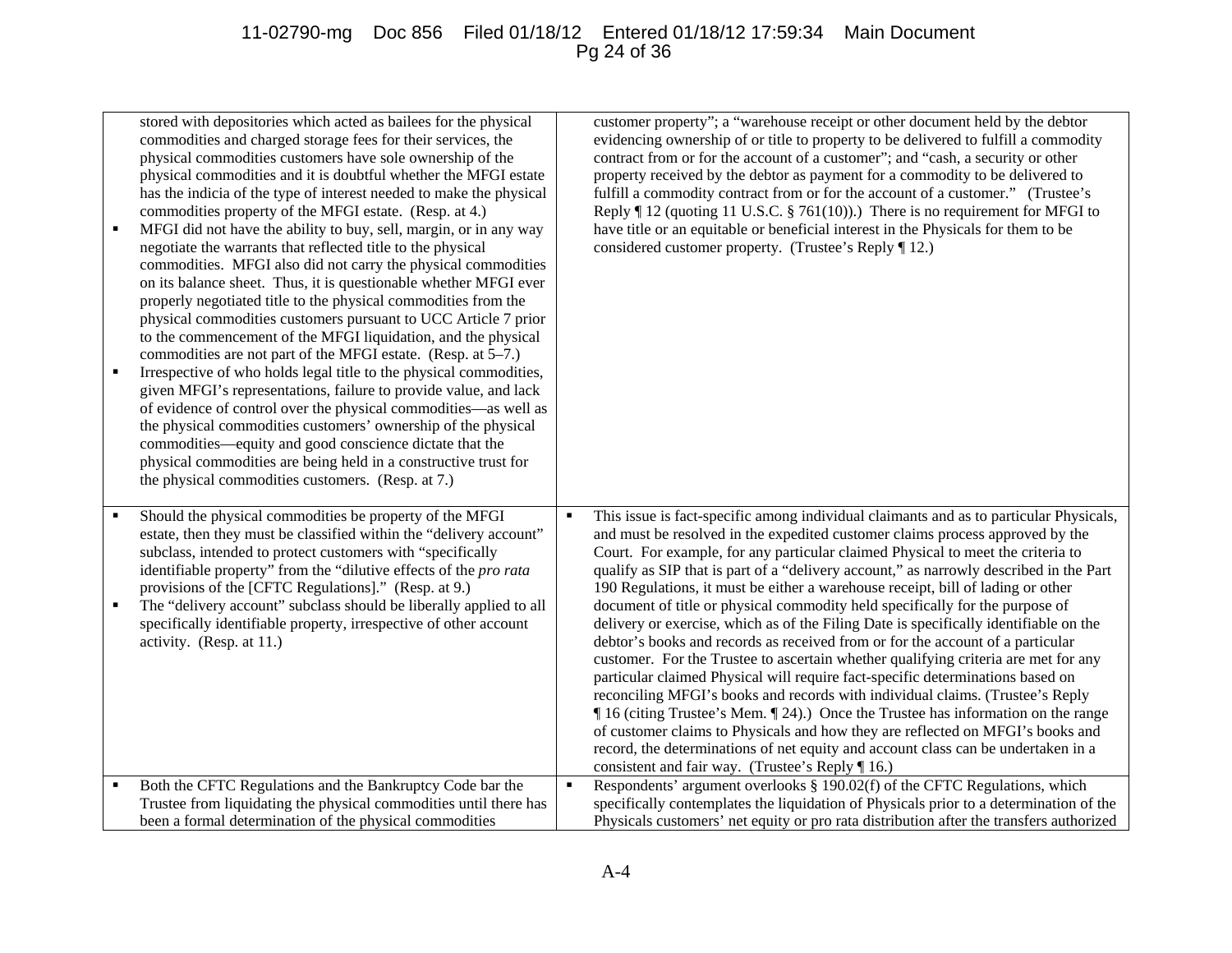## 11-02790-mg Doc 856 Filed 01/18/12 Entered 01/18/12 17:59:34 Main Document Pg 25 of 36

|                                       | customers' pro rata distribution (let alone by the January 31st<br>deadline when the customer claim forms are due). (Resp. at 3,<br>12.) To allow the Trustee to distribute the physical commodities<br>pro rata among all customers or to liquidate the physical<br>commodities would violate the physical commodities customers'<br>rights under Bankruptcy Code § 766 and §§ 190.05 and 190.08<br>of the CFTC regulations. Moreover, such actions could result in<br>conversion of the physical commodities. (Resp. at $2-3$ .)                                                                                                                                                                                                                                                                                                                                                                                                                                                                                                                                                                                                                                                                                                              |                          | by § 190.06 are completed. (Trustee's Reply $\P$ 15.) The requirement that customer<br>property be distributed ratably applies to SIP. (See Trustee's Mem. ¶ 33, 35 (citing<br>CFTC Interpretive Letter No. 90-1 (Jan. 19, 1990); 46 Fed. Reg. 57,535, 57,538));<br>see also 11 U.S.C. § 766(h). The Court's December 12, 2011 Order approving the<br>third bulk transfer of MFGI commodity customer property to other FCMs<br>authorized the Trustee to distribute Physicals to MFGI's former customers on the<br>same pro rata distribution basis applicable to accounts of U.S. Segregated Property<br>Customers, without prejudice to any future determination of whether the Physicals<br>or some subset thereof, constitutes a separate class of customer property or is<br>entitled to disparate treatment. (See Order Granting Expedited Mot. to Approve<br>Further Transfers and Distributions for MF Global Inc. United States Commodity<br>Futures Customers 2, ECF No. 717.)                                                                                                                                                                                                                                                                                                                                                                                                                                                                                                                                                                                                                                                                                                                                                                                                                                                                                                                                                            |
|---------------------------------------|-------------------------------------------------------------------------------------------------------------------------------------------------------------------------------------------------------------------------------------------------------------------------------------------------------------------------------------------------------------------------------------------------------------------------------------------------------------------------------------------------------------------------------------------------------------------------------------------------------------------------------------------------------------------------------------------------------------------------------------------------------------------------------------------------------------------------------------------------------------------------------------------------------------------------------------------------------------------------------------------------------------------------------------------------------------------------------------------------------------------------------------------------------------------------------------------------------------------------------------------------|--------------------------|-----------------------------------------------------------------------------------------------------------------------------------------------------------------------------------------------------------------------------------------------------------------------------------------------------------------------------------------------------------------------------------------------------------------------------------------------------------------------------------------------------------------------------------------------------------------------------------------------------------------------------------------------------------------------------------------------------------------------------------------------------------------------------------------------------------------------------------------------------------------------------------------------------------------------------------------------------------------------------------------------------------------------------------------------------------------------------------------------------------------------------------------------------------------------------------------------------------------------------------------------------------------------------------------------------------------------------------------------------------------------------------------------------------------------------------------------------------------------------------------------------------------------------------------------------------------------------------------------------------------------------------------------------------------------------------------------------------------------------------------------------------------------------------------------------------------------------------------------------------------------------------------------------------------------------------------------------|
| ٠<br>$\blacksquare$<br>$\blacksquare$ | If the Court intends to allow the Trustee to liquidate, the physical<br>commodities customers seek the Court's permission to take<br>immediate Rule 2004 examinations of (i) the Trustee, regarding<br>the physical commodities customers' MFGI accounts and the<br>physical commodities and (ii) any entity acting as a bailee or<br>depository of the physical commodities.<br>The physical commodities customers also ask that they be<br>afforded the opportunity to present evidence that the physical<br>commodities are not property of the MFGI estate, in a hearing<br>prior to January 31, 2012 (the date after which the Trustee<br>presently intends to liquidate the assets). (Resp. at 8.)<br>Before the Trustee is allowed to liquidate physical commodities,<br>the Trustee should be required to adduce evidence that (i) MFGI<br>had a sufficient possessory interest in the physical commodities<br>so as to make those commodities "property" of the estate. (Resp.<br>at $2.$ )<br>Before the Trustee is allowed to liquidate physical commodities,<br>the Trustee should be required to adduce evidence that (ii) MFGI<br>held the physical property for some purpose other than "delivery<br>or exercise." (Resp. at 2.) | $\blacksquare$<br>٠<br>٠ | These requests are inconsistent with the Trustee's statutory authority and duties<br>with respect to MFGI. Rule 2004 discovery creates enormous burden for the<br>Trustee, and should be reserved for exceptional circumstances. (Trustee's Reply<br>$\parallel$ 25 & n.6.) Respondents have not demonstrated exceptional circumstances that<br>would warrant Rule 2004 discovery to the detriment of MFGI's former customers<br>and creditors as a whole. (Trustee's Reply $\P$ 25.)<br>The argument that the Physicals are not property of the MFGI estate overlooks the<br>broad definition of "customer property" applicable to commodity broker liquidation,<br>which includes "cash, a security or other property received, acquired, or held by<br>or for the account of the debtor, from or for the account of a customer," including,<br>among other things, "specifically identifiable customer property"; a "warehouse<br>receipt or other document held by the debtor evidencing ownership of or title to<br>property to be delivered to fulfill a commodity contract from or for the account of a<br>customer"; and "cash, a security or other property received by the debtor as<br>payment for a commodity to be delivered to fulfill a commodity contract from or for<br>the account of a customer." (Trustee's Reply $\P$ 12 (quoting 11 U.S.C. § 761(10)).)<br>There is no requirement for MFGI to have title or an equitable or beneficial interest<br>in the Physicals for them to be considered customer property. (Trustee's Reply ¶<br>12.)<br>This issue of whether particular Physicals meet the criteria to qualify as SIP that is<br>part of a "delivery account," as narrowly described in the Part 190 Regulations, is<br>properly reserved for determination during the expedited claims process. (Trustee's<br>Reply $\parallel$ 16 (citing Trustee's Mem. $\parallel$ 24).) Once the Trustee has information on the |
|                                       |                                                                                                                                                                                                                                                                                                                                                                                                                                                                                                                                                                                                                                                                                                                                                                                                                                                                                                                                                                                                                                                                                                                                                                                                                                                 |                          | range of customer claims to Physicals and how they are reflected on MFGI's books<br>and record, the determinations of net equity and account class can be undertaken in<br>a consistent and fair way. (Trustee's Reply $\P$ 16.)                                                                                                                                                                                                                                                                                                                                                                                                                                                                                                                                                                                                                                                                                                                                                                                                                                                                                                                                                                                                                                                                                                                                                                                                                                                                                                                                                                                                                                                                                                                                                                                                                                                                                                                    |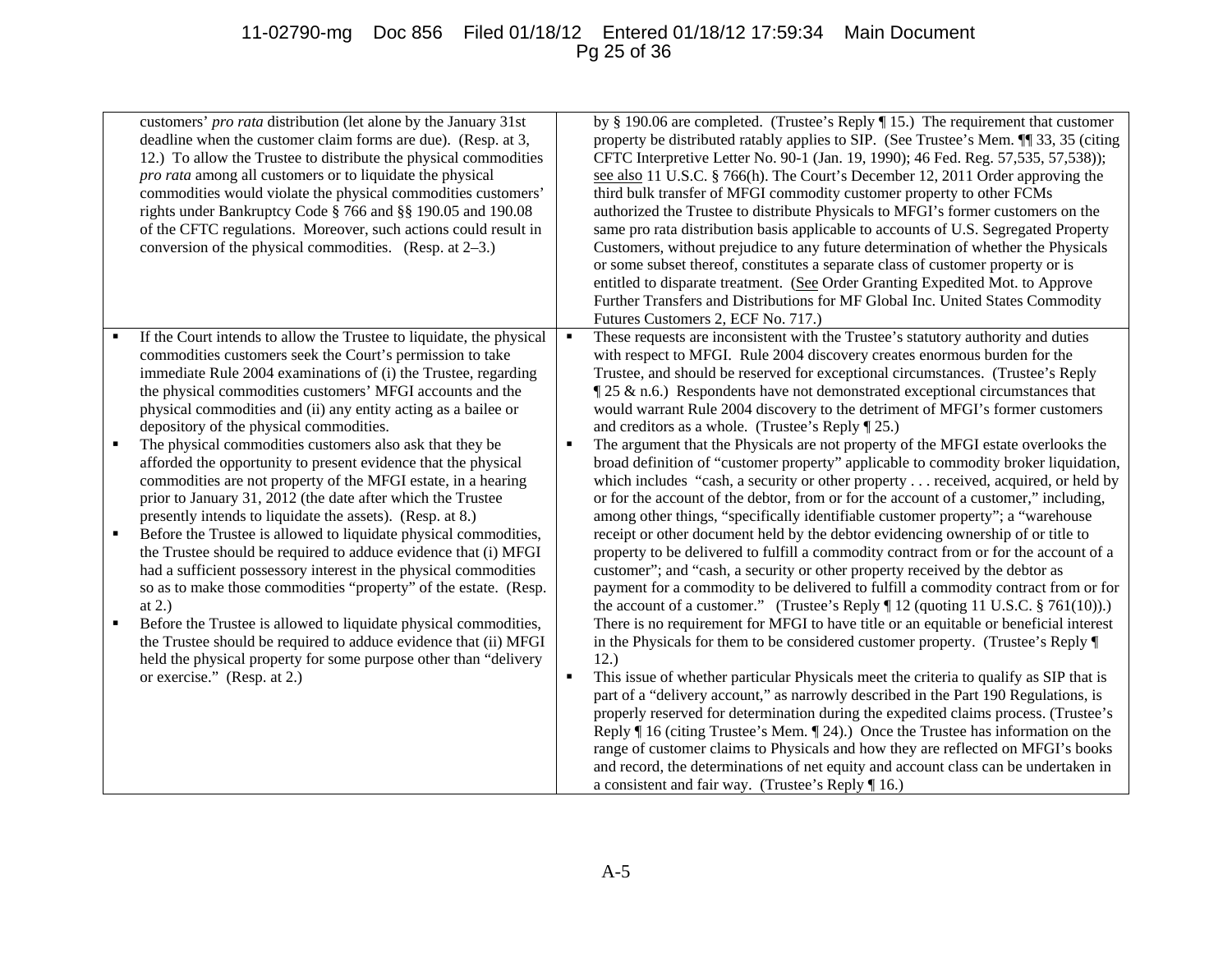| 5.<br>(ECF No. 819)<br>Response of Commodity Customer Coalition to Trustee's Memorandum Regarding the Legal<br>Principles and Framework for the Allocation and Distribution of Customer Property (Barnes &<br><b>Thornburg LLP</b> )                                                                                                                                                                                                                                                                                                                                                                                                                                                                                                                                                                                                                                                                                                                                                                                                                                                                                                                               |                |                                                                                                                                                                                                                                                                                                                                                                                                                                                                                                                                                                                                                                                                                                                                                                                                                                                                                                                                                                                                                                                                                                                                                                                                                                                                                                        |
|--------------------------------------------------------------------------------------------------------------------------------------------------------------------------------------------------------------------------------------------------------------------------------------------------------------------------------------------------------------------------------------------------------------------------------------------------------------------------------------------------------------------------------------------------------------------------------------------------------------------------------------------------------------------------------------------------------------------------------------------------------------------------------------------------------------------------------------------------------------------------------------------------------------------------------------------------------------------------------------------------------------------------------------------------------------------------------------------------------------------------------------------------------------------|----------------|--------------------------------------------------------------------------------------------------------------------------------------------------------------------------------------------------------------------------------------------------------------------------------------------------------------------------------------------------------------------------------------------------------------------------------------------------------------------------------------------------------------------------------------------------------------------------------------------------------------------------------------------------------------------------------------------------------------------------------------------------------------------------------------------------------------------------------------------------------------------------------------------------------------------------------------------------------------------------------------------------------------------------------------------------------------------------------------------------------------------------------------------------------------------------------------------------------------------------------------------------------------------------------------------------------|
| <b>Response</b>                                                                                                                                                                                                                                                                                                                                                                                                                                                                                                                                                                                                                                                                                                                                                                                                                                                                                                                                                                                                                                                                                                                                                    |                | <b>Trustee's Reply</b>                                                                                                                                                                                                                                                                                                                                                                                                                                                                                                                                                                                                                                                                                                                                                                                                                                                                                                                                                                                                                                                                                                                                                                                                                                                                                 |
| Customers are entitled to a first-priority interest (with the<br>exception of certain administrative expenses) in any and all<br>MFGI property, to the extent needed in order to fill the reported<br>\$1.2 billion shortfall in customer segregated funds. (Resp. at 2,<br>3, 5.<br>$\blacksquare$<br>The concept of customer property is broadly defined and<br>expansively construed, regardless of whether the property was<br>specifically segregated or even traceable to a customer account,<br>to include as much of the debtor's property as is needed to<br>ensure that customers receive a complete return of their<br>property. (Resp. at 5.)<br>Customers' first priority right must follow customer funds to<br>$\blacksquare$<br>each and every entity to or through which customer funds<br>flowed. (Resp. at 2.)<br>MFGI commodity customers ought to receive a first-priority<br>$\blacksquare$<br>right over all other creditors to the extent needed to make them<br>whole—whether such property is considered "other property" of<br>MFGI, is found at entities other than MFGI, or passed through<br>entities other than MFGI. (Resp. at 6.) |                | The definition of "customer property" in section 761 of the Bankruptcy Code<br>commodity broker liquidation subchapter encompasses substantially more than just<br>the segregated or traceable property of commodity customers, including "property<br>that was unlawfully converted from and that is the lawful property of the estate,"<br>and "other property of the debtor that any applicable law, rule or regulation<br>requires to be set aside or held for the benefit of a customer, unless including such<br>property as customer property would not significantly increase customer property."<br>(Trustee's Reply ¶ 10 (citing 11 U.S.C. §§ 761(10)(A)(viii), (ix) (emphasis<br>added)).) SIPA contains similar provisions for property of securities customers.<br>These broad provisions enable the Trustee to take actions to marshal additional<br>property to benefit commodity and securities customers in certain circumstances.<br>There is no point in arguing over the scope of such powers now based on<br>speculation about potential conflicts with respect to hypothetical assets. The<br>Trustee may move to allocate specific assets in a specific manner at an appropriate<br>time and will do so on notice to all customers and creditors. (Trustee's Reply<br>$\P$ 10.) |
| The Bankruptcy Code requires the Trustee to bring avoidance<br>actions to recover improperly transferred property, which is to<br>be returned to the MFGI estate and treated as customer property<br>subject to distribution, even if such property is found at MF<br>Global Holdings Ltd. and its subsidiaries, or any other entity.<br>(Resp. at 6.)<br>The Trustee must immediately begin to pursue claims to recover<br>$\blacksquare$<br>customer funds (even if it requires an entity to or through which<br>customer funds flowed to give up alternative funds), so that<br>decisions about distribution and allocation of customer property<br>in these proceedings can be made quickly and efficiently.<br>(Resp. at 2–3, 9.)                                                                                                                                                                                                                                                                                                                                                                                                                             | $\blacksquare$ | The Trustee alone has statutory investigative authority with respect to MFGI, and<br>he alone has the unique responsibility of protecting its customers and administering<br>the estate, including the responsibility to marshal customer assets in the manner<br>Congress intended. As part of his investigation, the Trustee, with the assistance of<br>his professionals, is analyzing his ability to obtain recoveries, by litigation or<br>negotiation, against certain financial institutions, MFGI affiliates, and others to<br>recover customer property. (Trustee's Reply [23.) Respondents' attempt to<br>interject or claim an oversight role with respect to the Trustee's investigation and<br>pursuit of potential claims is not authorized by and is contrary to SIPA and the<br>Bankruptcy Code. (Trustee's Reply ¶ 24 (citing Mem. Op. and Order 4, 6, ECF<br>No. 459).)                                                                                                                                                                                                                                                                                                                                                                                                              |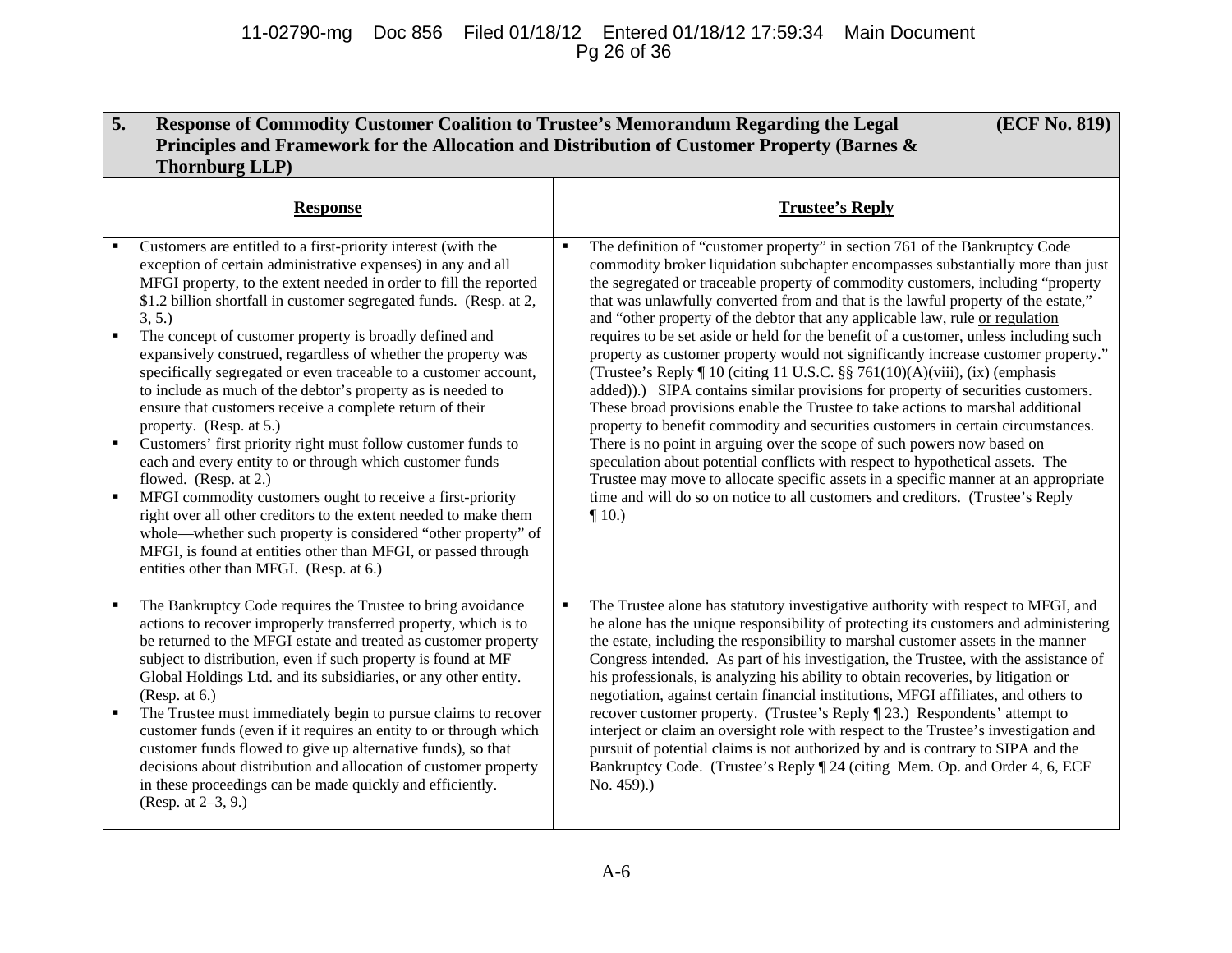## 11-02790-mg Doc 856 Filed 01/18/12 Entered 01/18/12 17:59:34 Main Document Pg 27 of 36

|   | To the extent that MF Global Holdings Ltd. or any other parties<br>impermissibly received customer property from MFGI, they<br>held customer property in trust for MFGI customers subject to<br>the requirements of the Commodity Exchange Act and CFTC<br>regulations, and are liable for any violations of those strictures.<br>(Resp. at $6-8$ .)                           | The Trustee believes that he has authority to seek to make allocations in<br>appropriate circumstances as necessary but has not yet moved to do so as neither<br>the total amount of shortfall to any fund of customer property nor the extent of<br>general estate assets is yet known with any degree of certainty. (Trustee's Reply<br>$\P$ 2.) |
|---|--------------------------------------------------------------------------------------------------------------------------------------------------------------------------------------------------------------------------------------------------------------------------------------------------------------------------------------------------------------------------------|----------------------------------------------------------------------------------------------------------------------------------------------------------------------------------------------------------------------------------------------------------------------------------------------------------------------------------------------------|
| ٠ | To the extent that MF Global Holdings Ltd. or any other entity<br>received customer property and improperly disposed or<br>converted it, MFGI customers should be granted a first priority<br>lien against that entity's cash, negotiable instruments,<br>documents of title, securities, deposit accounts, or other cash<br>equivalents under trust principles. (Resp. at 8.) |                                                                                                                                                                                                                                                                                                                                                    |

| 6. | Response of Alexander Coxe, Greenbriar Partners, L.P., and Paul Polger to Trustee's Memorandum<br>(ECF No. 822)<br>Regarding the Legal Principles and Framework for the Allocation and Distribution of Customer<br><b>Property (Foley &amp; Lardner LLP)</b>                                                                                                                                                                                                                                                                                      |   |                                                                                                                                                                                                                                                                                                                                                                                                                                                                                                                                                                                                                                                                                                                                                                        |
|----|---------------------------------------------------------------------------------------------------------------------------------------------------------------------------------------------------------------------------------------------------------------------------------------------------------------------------------------------------------------------------------------------------------------------------------------------------------------------------------------------------------------------------------------------------|---|------------------------------------------------------------------------------------------------------------------------------------------------------------------------------------------------------------------------------------------------------------------------------------------------------------------------------------------------------------------------------------------------------------------------------------------------------------------------------------------------------------------------------------------------------------------------------------------------------------------------------------------------------------------------------------------------------------------------------------------------------------------------|
|    | <b>Response</b>                                                                                                                                                                                                                                                                                                                                                                                                                                                                                                                                   |   | <b>Trustee's Reply</b>                                                                                                                                                                                                                                                                                                                                                                                                                                                                                                                                                                                                                                                                                                                                                 |
|    | Metals assets (i.e., custodial metals receipts, metals warrants,<br>and metals warrants proceeds) are not "customer property"<br>under § 761(10) of the Bankruptcy Code and CFTC Rules<br>190.01(n) and 190.08(a) subject to the <i>pro rata</i> distribution<br>provisions in $\S 766(h)$ of the Bankruptcy Code. Thus, the<br>principles set forth in the Trustee's Memorandum do not apply<br>to metals assets. (Resp. at $5-6$ .)                                                                                                             | ٠ | The argument that the metals assets are not "customer property" under $\S 761(10)$ of<br>the Bankruptcy Code and CFTC Rules 190.01(n) and 190.08(a) subject to the pro<br>rata distribution provisions in § 766(h) of the Bankruptcy Code requires fact-<br>specific determination which should be resolved as part of the expedited claims<br>process.                                                                                                                                                                                                                                                                                                                                                                                                                |
|    | Metal assets are held in trust by MFGI solely as custodian, for<br>the sole benefit of the metals clients and are not property of<br>MFGI's estate under § 541 of the Bankruptcy Code. (Resp. at 5,<br>8.)<br>Section 541(d) of the Bankruptcy Code specifies that "the<br>property of the bankruptcy estate does not include any interest in<br>which the debtor holds only bare legal title" and no equitable<br>interest. Thus, property that was held in trust by the debtor is<br>not "property of the estate" under § 541 of the Bankruptcy |   | The argument that the metals assets are not property of the MFGI estate under<br>Bankruptcy Code § 541 overlooks the broad definition of "customer property"<br>applicable to commodity broker liquidation, which includes "cash, a security or<br>other property received, acquired, or held by or for the account of the debtor,<br>from or for the account of a customer," including, among other things, "specifically<br>identifiable customer property"; a "warehouse receipt or other document held by<br>the debtor evidencing ownership of or title to property to be delivered to fulfill a<br>commodity contract from or for the account of a customer"; and "cash, a security<br>or other property received by the debtor as payment for a commodity to be |
|    | Code. (Resp. at $7$ .)                                                                                                                                                                                                                                                                                                                                                                                                                                                                                                                            |   | delivered to fulfill a commodity contract from or for the account of a customer."<br>(Trustee's Reply $\P$ 12 (quoting 11 U.S.C. § 761(10)).) There is no requirement for                                                                                                                                                                                                                                                                                                                                                                                                                                                                                                                                                                                              |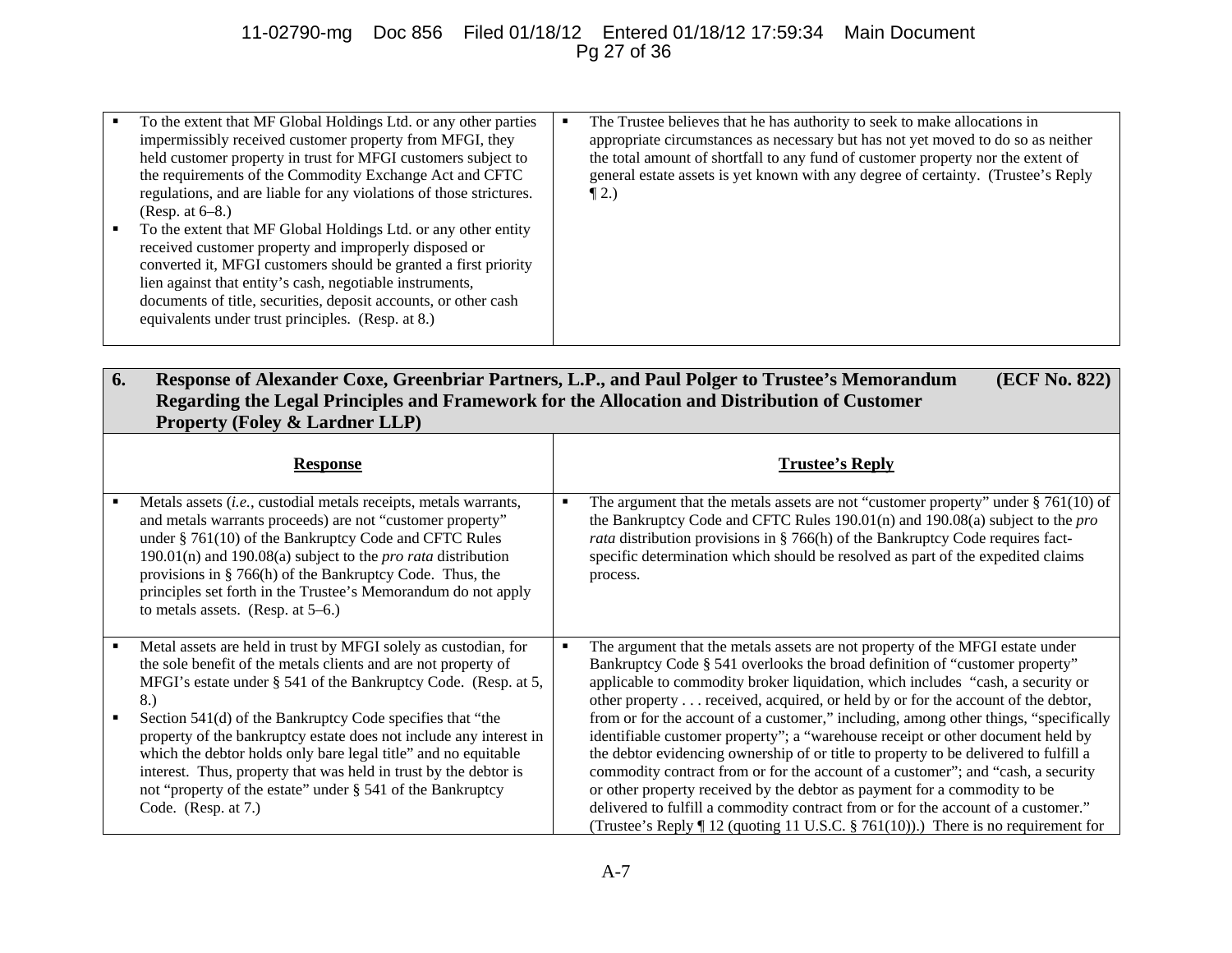## 11-02790-mg Doc 856 Filed 01/18/12 Entered 01/18/12 17:59:34 Main Document Pg 28 of 36

| MFGI to have title or an equitable or beneficial interest in the Physicals for them to |
|----------------------------------------------------------------------------------------|
| be considered customer property. (Trustee's Reply ¶ 12.)                               |
|                                                                                        |

| 7.             | Memorandum of Law of John Cassimatis in Response to Memoranda of the Trustee, the                                                       |                | (ECF No. 823)                                                                                                                                                                             |
|----------------|-----------------------------------------------------------------------------------------------------------------------------------------|----------------|-------------------------------------------------------------------------------------------------------------------------------------------------------------------------------------------|
|                | <b>Commodity Futures Trading Commission, and the Securities Investor Protection Corporation</b>                                         |                |                                                                                                                                                                                           |
|                | Regarding the Legal Principles and Framework for the Allocation and Distribution of Customer                                            |                |                                                                                                                                                                                           |
|                | <b>Property (Blank Rome LLP)</b>                                                                                                        |                |                                                                                                                                                                                           |
|                |                                                                                                                                         |                |                                                                                                                                                                                           |
|                | <b>Response</b>                                                                                                                         |                | <b>Trustee's Reply</b>                                                                                                                                                                    |
|                |                                                                                                                                         |                |                                                                                                                                                                                           |
| $\blacksquare$ | Physical metals, in this case silver, are specifically identifiable                                                                     | $\blacksquare$ | This issue is fact-specific among individual claimants and as to particular                                                                                                               |
|                | property which belong in an account class with other holders of                                                                         |                | Physicals, and therefore must be resolved in the expedited customer claims process                                                                                                        |
|                | physical property. (Resp. $\P$ $(3, 13.)$                                                                                               |                | approved by the Court. For example, for any particular claimed Physical to meet                                                                                                           |
|                | Failing to treat specifically identifiable property in its own class                                                                    |                | the criteria to qualify as SIP that is part of a "delivery account," as narrowly                                                                                                          |
|                | and subjecting physical holders to a loss is contrary to the                                                                            |                | described in the Part 190 Regulations, it must be either a warehouse receipt, bill of                                                                                                     |
|                | purposes of the commodity laws. (Resp. $\P$ 28.)                                                                                        |                | lading or other document of title or physical commodity held specifically for the                                                                                                         |
| ٠              | If physical property is treated as specifically identifiable                                                                            |                | purpose of delivery or exercise, which as of the Filing Date is specifically                                                                                                              |
|                | property in its own account class, it will not materially affect                                                                        |                | identifiable on the debtor's books and records as received from or for the account                                                                                                        |
|                | distributions to other customers in this case. (Resp. $\P$ 29.)                                                                         |                | of a particular customer. For the Trustee to ascertain whether qualifying criteria                                                                                                        |
|                | Holders of physical property such as silver and gold have                                                                               |                | are met for any particular claimed Physical will require fact-specific determinations                                                                                                     |
|                | suffered severe losses in many cases due to the Trustee's failure                                                                       |                | based on reconciling MFGI's books and records with individual claims. (Trustee's                                                                                                          |
|                | to promptly return, liquidate, or sufficiently hedge specifically<br>identifiable property. Any loss attributed to the decline in value |                | Reply $\parallel$ 16 (citing Trustee's Mem. $\parallel$ 24).) Once the Trustee has information on the<br>range of customer claims to Physicals and how they are reflected on MFGI's books |
|                | of a physical metal between the Filing Date and the date of                                                                             |                | and record, the determinations of net equity and account class can be undertaken in                                                                                                       |
|                | distributions is a customer claim entitled to an additional                                                                             |                | a consistent and fair way. (Trustee's Reply $\P$ 16.)                                                                                                                                     |
|                | distribution. The return of physical property was within the                                                                            | ٠              | The Respondents' differing positions regarding Physicals and the fact-specific                                                                                                            |
|                | Trustee's control, and thus the risk of loss runs to the estate due                                                                     |                | nature of their assertions serves to highlight that the individual claims must be                                                                                                         |
|                | to the Trustee's delays. (Resp. $\P$ $[3, 15, 25]$ )                                                                                    |                | resolved in the expedited customer claims process approved by the Court.                                                                                                                  |
|                | Bankruptcy Code § 766, 17 C.F.R. § 190.02, 17 C.F.R.                                                                                    |                | (Trustee's Reply ¶[ 14, 16.)                                                                                                                                                              |
|                | § 190.03, and Appendix Form 1 to the CFTC Part 190                                                                                      | ٠              | Section 190.02(f) of the CFTC Regulations specifically contemplates the                                                                                                                   |
|                | Regulations require an earlier return or liquidation of                                                                                 |                | liquidation of Physicals after the transfers authorized by § 190.06 are completed.                                                                                                        |
|                | specifically identifiable property and are consistent with the                                                                          |                | (Trustee's Reply ¶ 15.) The requirement that customer property be distributed                                                                                                             |
|                | policy that the property of customers must be returned or                                                                               |                | ratably applies to SIP. (See Trustee's Mem. ¶ 33, 35 (citing CFTC Interpretive                                                                                                            |
|                | liquidated in a prompt manner. Further, 17 C.F.R. § 190(f)                                                                              |                | Letter No. 90-1 (Jan. 19, 1990); 46 Fed. Reg. 57,535, 57,538)); see also 11 U.S.C.                                                                                                        |
|                | includes a provision requiring a trustee to take immediate action                                                                       |                | § 766(h). The Court's December 12, 2011 Order approving the third bulk transfer                                                                                                           |
|                | to liquidate specifically identifiable property when the value of                                                                       |                | of MFGI commodity customer property to other FCMs authorized the Trustee to                                                                                                               |
|                | such property is declining. (Resp. $\P$ 16–22.)                                                                                         |                | distribute Physicals to MFGI's former customers on the same pro rata distribution                                                                                                         |
|                | With permission from the CFTC, the Trustee could have taken                                                                             |                | basis applicable to accounts of U.S. Segregated Property Customers, without                                                                                                               |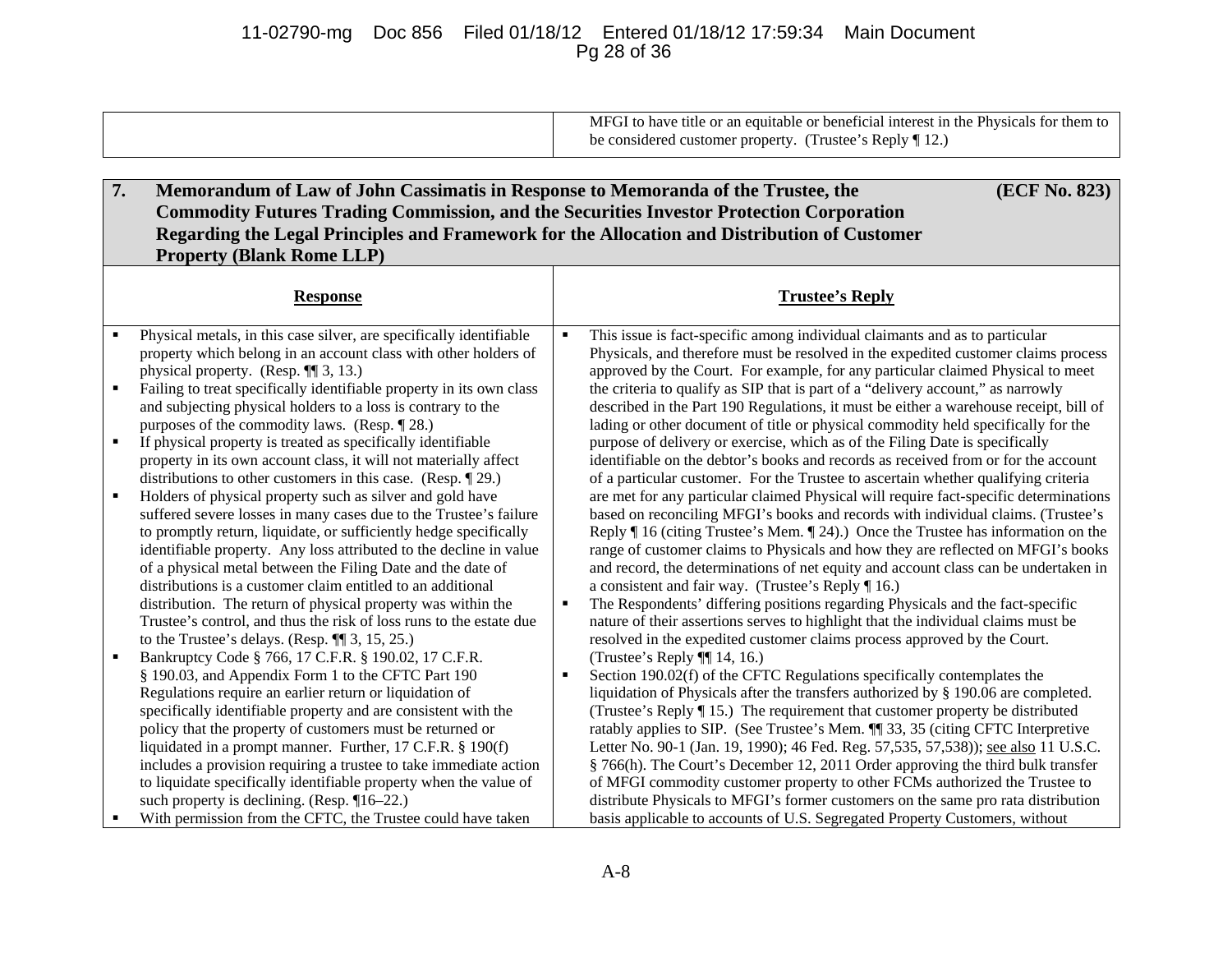# 11-02790-mg Doc 856 Filed 01/18/12 Entered 01/18/12 17:59:34 Main Document Pg 29 of 36

| other actions such as hedging to protect metals clients from the<br>risk of loss, pursuant to 17 C.F.R. § 190.04(d). (Resp. ¶ 26.)                                                                                                                                                                   | prejudice to any future determination of whether the Physicals or some subset<br>thereof constitutes a separate class of customer property or is entitled to disparate<br>treatment. (See Order Granting Expedited Mot. to Approve Further Transfers and<br>Distributions for MF Global Inc. United States Commodity Futures Customers, 2,<br>ECF No. 717.)                                                                                                                                                                                                                                                                                                                                                                                                                                                                      |
|------------------------------------------------------------------------------------------------------------------------------------------------------------------------------------------------------------------------------------------------------------------------------------------------------|----------------------------------------------------------------------------------------------------------------------------------------------------------------------------------------------------------------------------------------------------------------------------------------------------------------------------------------------------------------------------------------------------------------------------------------------------------------------------------------------------------------------------------------------------------------------------------------------------------------------------------------------------------------------------------------------------------------------------------------------------------------------------------------------------------------------------------|
| In the alternative, if the Court determines that physical metals<br>are not specifically identifiable property, warehouse receipts for<br>metals should not be considered property of the estate and thus<br>are not subject to the distribution scheme under the commodity<br>laws. (Resp. $\P$ 3.) | This argument overlooks the broad definition of "customer property" applicable to<br>commodity broker liquidation, which includes "cash, a security or other property.<br>. . received, acquired, or held by or for the account of the debtor, from or for the<br>account of a customer," including, among other things, "specifically identifiable<br>customer property"; a "warehouse receipt or other document held by the debtor<br>evidencing ownership of or title to property to be delivered to fulfill a commodity<br>contract from or for the account of a customer"; and "cash, a security or other<br>property received by the debtor as payment for a commodity to be delivered to<br>fulfill a commodity contract from or for the account of a customer." (Trustee's<br>Reply ¶ 12 (quoting 11 U.S.C. § 761(10)).) |

| 8. | Trustee's Response to Briefing Regarding the Legal Principles and Framework for Allocation and<br>(ECF No. 824)<br>Distribution of Customer Property (Morrison & Foerster LLP)                                                                                                                                                                                                                                                                                                                                                                                                                                                                                                                                                                                                                                                                                                                                                                         |  |                                                                                                                                                                                                                                                                                                                                                                                                                                                                                                                                                                                                                                                                                                                                                                                                                                                                                                                                                                                                                                |
|----|--------------------------------------------------------------------------------------------------------------------------------------------------------------------------------------------------------------------------------------------------------------------------------------------------------------------------------------------------------------------------------------------------------------------------------------------------------------------------------------------------------------------------------------------------------------------------------------------------------------------------------------------------------------------------------------------------------------------------------------------------------------------------------------------------------------------------------------------------------------------------------------------------------------------------------------------------------|--|--------------------------------------------------------------------------------------------------------------------------------------------------------------------------------------------------------------------------------------------------------------------------------------------------------------------------------------------------------------------------------------------------------------------------------------------------------------------------------------------------------------------------------------------------------------------------------------------------------------------------------------------------------------------------------------------------------------------------------------------------------------------------------------------------------------------------------------------------------------------------------------------------------------------------------------------------------------------------------------------------------------------------------|
|    | <b>Response</b>                                                                                                                                                                                                                                                                                                                                                                                                                                                                                                                                                                                                                                                                                                                                                                                                                                                                                                                                        |  | <b>Trustee's Reply</b>                                                                                                                                                                                                                                                                                                                                                                                                                                                                                                                                                                                                                                                                                                                                                                                                                                                                                                                                                                                                         |
|    | The SIPA Trustee, SIPC, and the CFTC have acknowledged in<br>their briefs the inconsistency between the plain language in<br>Bankruptcy Code § 766(j)(2) and 17 C.F.R. § 190.08(a)(1)(ii)(j),<br>each addressing how the claims for a shortfall in customer<br>property are to be treated in the liquidation of a commodity<br>broker. (Resp. $\P$ 5.)<br>The Statutory Creditors' Committee for the Chapter 11 Cases<br>has correctly stated in its letter to the Court that the Part 190<br>Regulations do not apply in a SIPA proceeding because a SIPA<br>proceeding is not a case under chapter 7. (Resp. $\P$ 8.)<br>Accordingly, the plain language of Bankruptcy Code $\S 766(j)(2)$<br>should prevail. (Resp. $\llbracket 8 \rrbracket$ ) Bankruptcy Code § 766(j)(2)<br>requires a ratable distribution of non-customer assets among<br>MFGI's general estate creditors, including customers that have<br>deficiency claims. (Resp. $\P$ 9.) |  | This legal position is clearly contravened by the plain language of SIPA. As the<br>CFTC pointed out in its December 22, 2011 letter to the Court, SIPA § 78fff-1(a)<br>vests the Trustee "with the same powers and title with respect to the debtor and the<br>property of the debtor $\dots$ as a trustee in a case under title 11," and further provides<br>that the Trustee "shall be subject to the same duties as a trustee in a case under<br>chapter 7 of title 11, including, if the debtor is a commodity broker, as defined<br>under section 101 of such title, the duties specified in subchapter IV of such<br>chapter 7." (Trustee's Reply $\P$ 9 (citing 12/22/11 Letter from the CFTC re In re<br>MF Global, Inc., ECF No. 781).) SIPA thus arms the Trustee with any additional<br>powers available to a chapter 7 trustee. Accordingly, the Part 190 Regulations,<br>including the customer property provision on which the Holdings Trustee focuses,<br>apply in this proceeding. (Trustee's Reply $\P$ 9.) |
|    | MF Global Holdings Ltd. has substantial intercompany claims<br>against MFGI on account of the significant intercompany loans                                                                                                                                                                                                                                                                                                                                                                                                                                                                                                                                                                                                                                                                                                                                                                                                                           |  | The definition of "customer property" in section 761 of the Bankruptcy Code<br>commodity broker liquidation subchapter encompasses substantially more than just                                                                                                                                                                                                                                                                                                                                                                                                                                                                                                                                                                                                                                                                                                                                                                                                                                                                |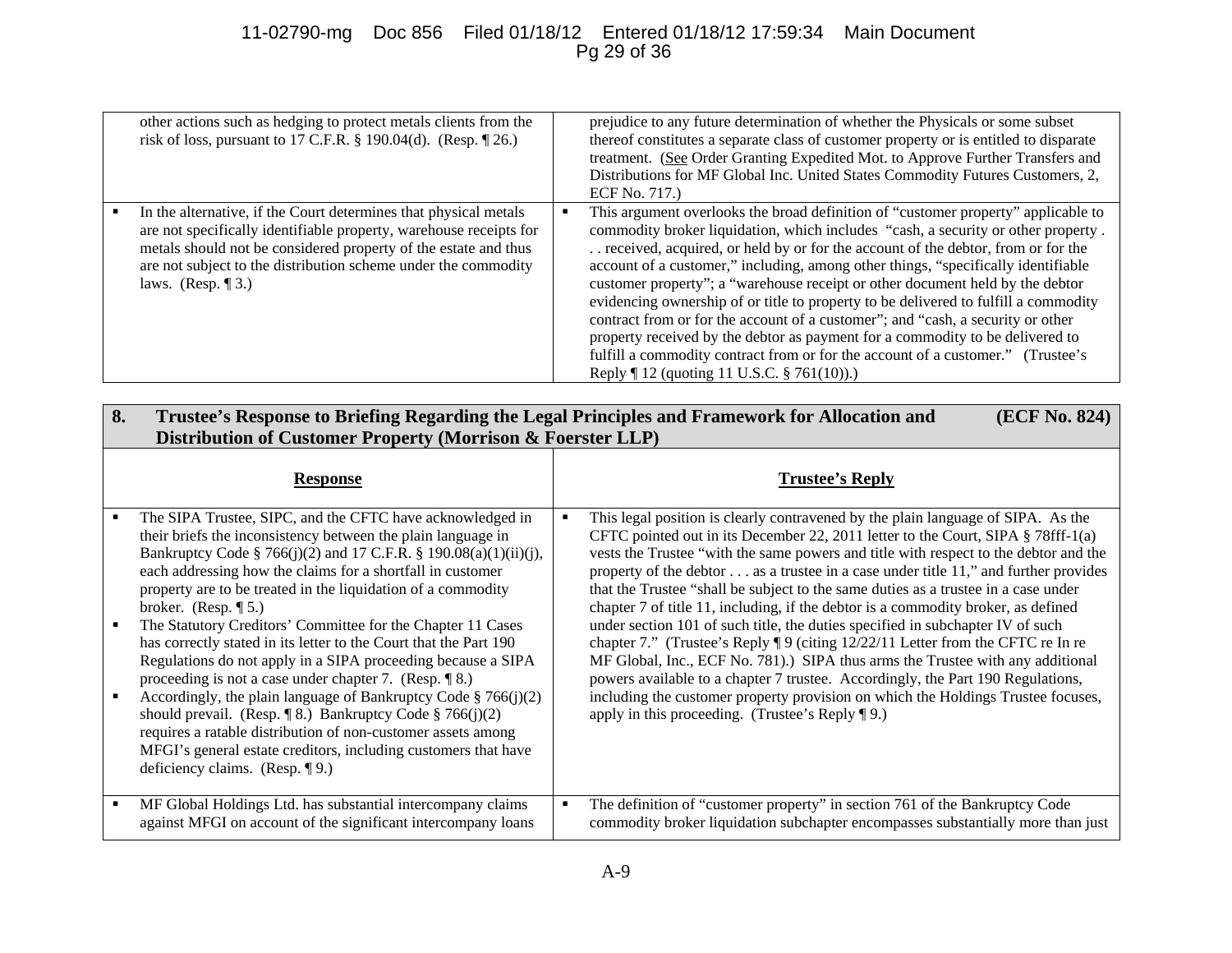## 11-02790-mg Doc 856 Filed 01/18/12 Entered 01/18/12 17:59:34 Main Document Pg 30 of 36

| made to MFGI. The funding is traceable and is separate from<br>customer property, and thus any recoveries related to such<br>funding should not be diverted by the SIPA Trustee to a<br>customer property pool where customers enjoy priority to the<br>detriment of creditors of the MFGI estate. (Resp. 19.) | the segregated or traceable property of commodity customers, including "property<br>that was unlawfully converted from and that is the lawful property of the estate,"<br>and "other property of the debtor that any applicable law, rule or regulation<br>requires to be set aside or held for the benefit of a customer, unless including such<br>property as customer property would not significantly increase customer property."<br>11 U.S.C. $\S$ § 761(10)(A)(viii), (ix) (emphasis added). SIPA contains similar<br>provisions for property of securities customers. These broad provisions enable the<br>Trustee to take actions to marshal additional property to benefit commodity and<br>securities customers in certain circumstances. There is no point in arguing over the<br>scope of such powers now based on speculation about potential conflicts with<br>respect to hypothetical assets. The Trustee may move to allocate specific assets in<br>a specific manner at an appropriate time and will do so on notice to all customers<br>and creditors. (Trustee's Reply $\P$ 10.) |
|----------------------------------------------------------------------------------------------------------------------------------------------------------------------------------------------------------------------------------------------------------------------------------------------------------------|------------------------------------------------------------------------------------------------------------------------------------------------------------------------------------------------------------------------------------------------------------------------------------------------------------------------------------------------------------------------------------------------------------------------------------------------------------------------------------------------------------------------------------------------------------------------------------------------------------------------------------------------------------------------------------------------------------------------------------------------------------------------------------------------------------------------------------------------------------------------------------------------------------------------------------------------------------------------------------------------------------------------------------------------------------------------------------------------------|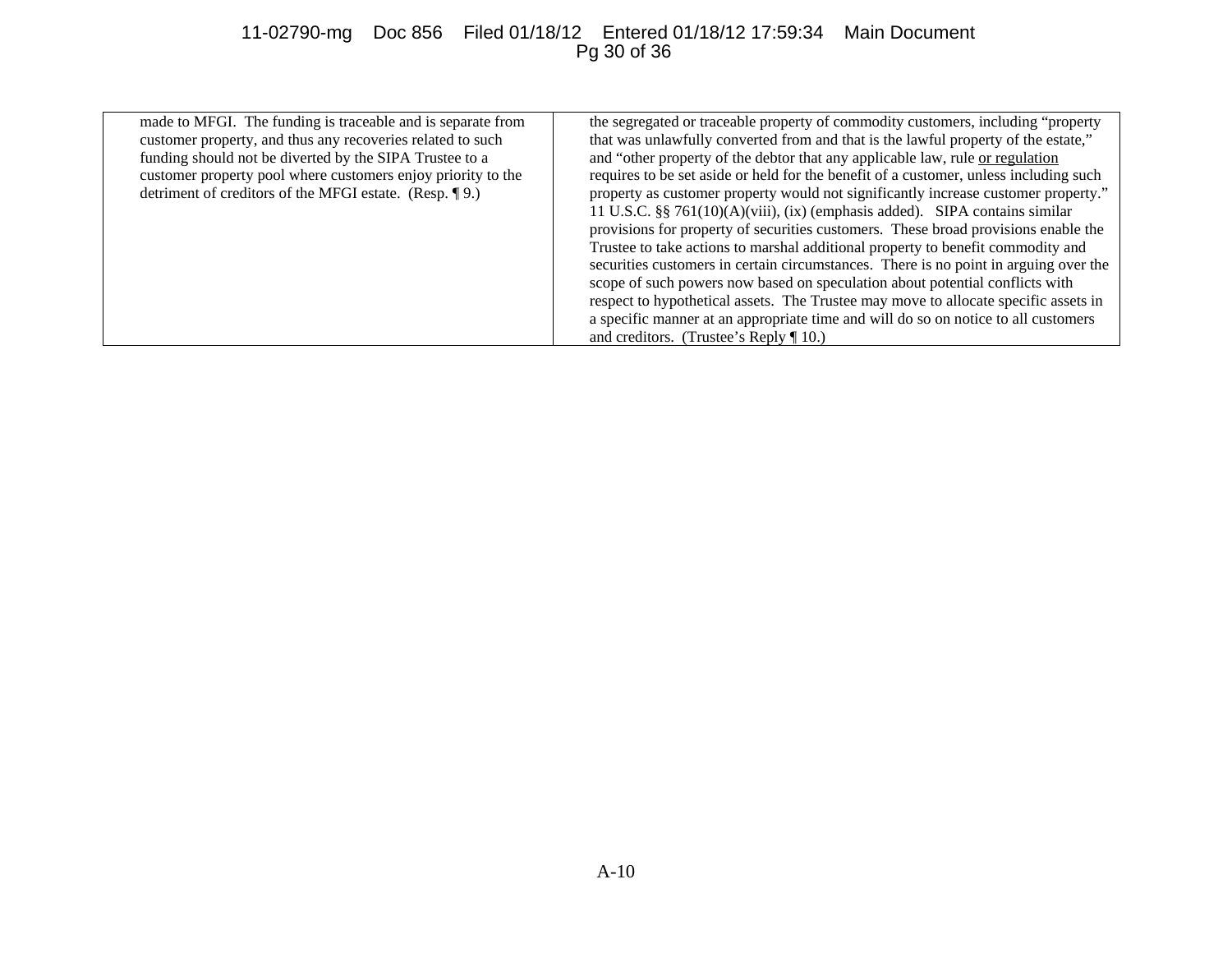11-02790-mg Doc 856 Filed 01/18/12 Entered 01/18/12 17:59:34 Main Document Pg 31 of 36

## EXHIBIT **B**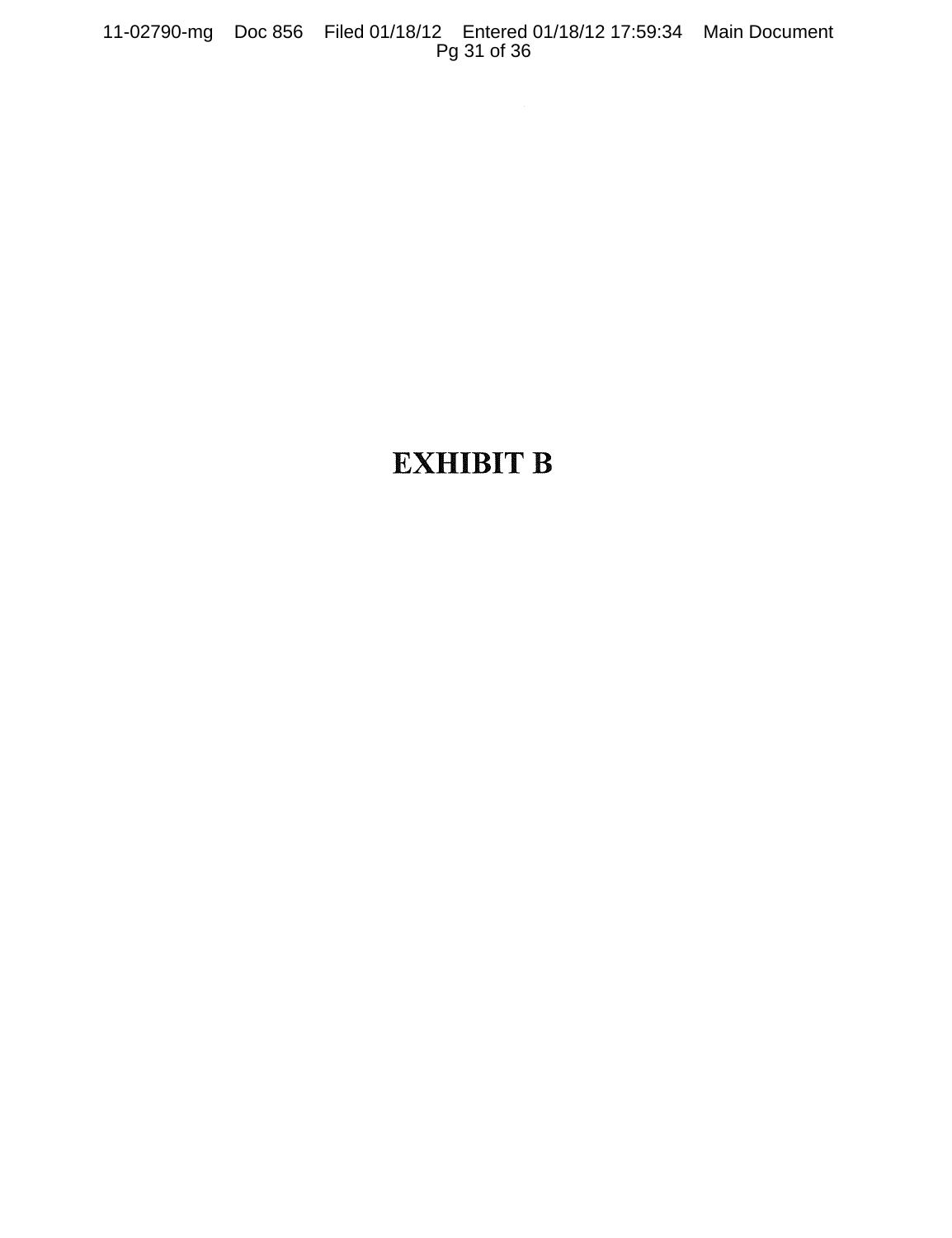## 11-02790-mg Doc 856 Filed 01/18/12 Entered 01/18/12 17:59:34 Main Document Pg 32 of 36

```
UNITED STATES BANKRUPTCY COURT
SOUTHERN DISTRICT OF NEW YORK
Case Nos. 08-13555 (JMP)
        08-01420 (JMP) (SIPA)
            - - - - - - - - - - - - - X
In the Matter of:
LEHMAN BROTHERS HOLDINGS, INC., et al.
       Debtors.
 In the Matter of:
LEHMAN BROTHERS INC.,
        Debtor.
       - - - - - - - - - - - - - - - - - - X
            United States Bankruptcy Court
            One Bowling Green
            New York, New York
            January 14, 2009
            2:32 PM
B E F 0 R E:
HON. JAMES M. PECK
U.S. BANKRUPTCY JUDGE
```
VERITEXT REPORTING COMPANY

 $\mathbf{1}$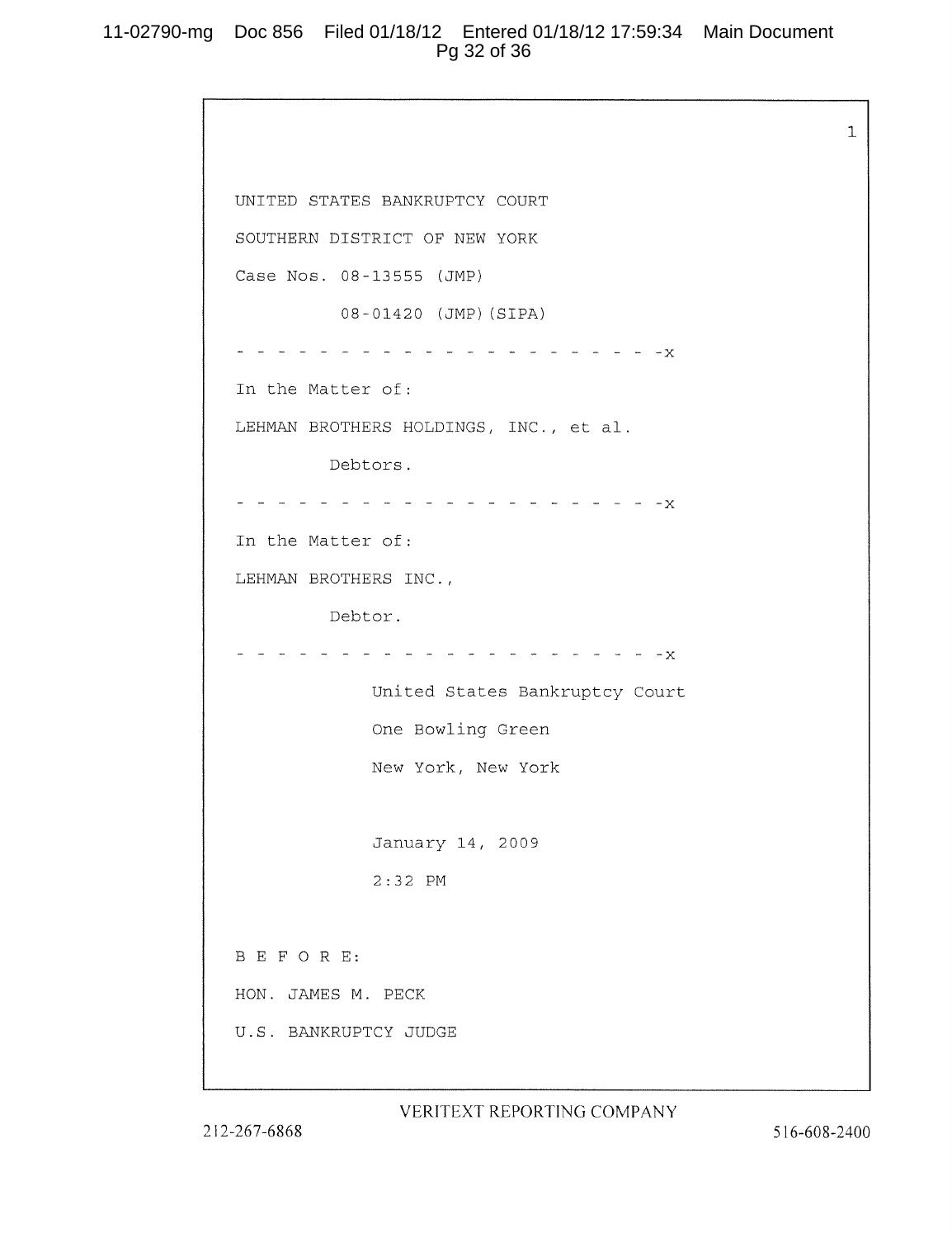## 11-02790-mg Doc 856 Filed 01/18/12 Entered 01/18/12 17:59:34 Main Document Pg 33 of 36

 $\overline{4}$  $\mathbf{1}$  $\overline{2}$ HEARING re Debtors' Motion Directing that Certain Orders and 3 Other Pleadings Entered or Filed in the Chapter 11 Cases of 4 Affiliated Debtors be Made Applicable to Luxembourg Residential <sup>5</sup> Properties Loan Finance S.a.r.l. and BNC Mortgage LLC (BNC 6 | Mortgage LLC) 7 8 | II. CONTESTED MATTERS: HEARING re Motion of The Walt Disney Company for Appointment of 9 10 Examiner Pursuant to Section 1104(c)(2) of the Bankruptcy Code  $11$ HEARING re New York State Comptroller's Motion To Appoint <sup>A</sup>  $12<sup>°</sup>$ 13 Trustee 14 15 HEARING re Motion of The Bank Of New York Mellon Trust Company, N,A, as Indenture Trustee, for Order Pursuant to Bankruptcy 16 17 | Rule 2004 Directing Examination of, and Production of, 18 Documents by Lehman Brothers Holdings, Inc., Lehman Brothers, 19 | Inc., Lehman Brothers Commodity Services Inc. and Barclays 20 Capital Inc. 21 HEARING re Debtors' Amended Motion Pursuant to Bankruptcy Rule 22 1007(c) to Further Extend the Time to File the Debtors 23 24 Schedules, Statements of Financial Affairs, and Related 25 | Documents

#### VERITEXT REPORTING COMPANY

212-267-6868

516-608-2400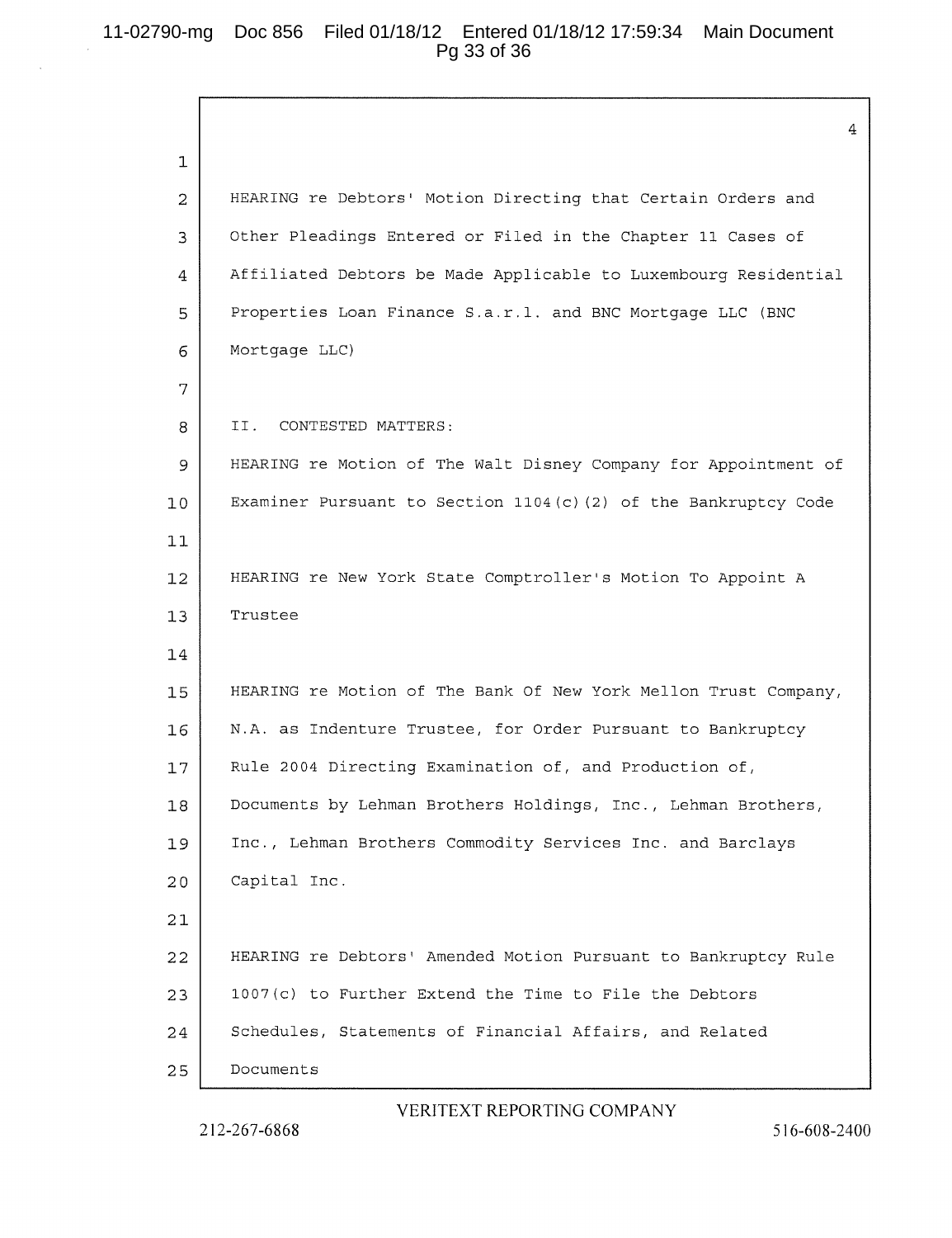## 11-02790-mg Doc 856 Filed 01/18/12 Entered 01/18/12 17:59:34 Main Document Pg 34 of 36

88 including dealing with the Harbinger 2004 requests. And how to  $1\,$ deal with certain case management issues that were manifest 2 3 even in the second week of the case. We've come a long way, but in certain respects we  $\overline{4}$ haven't. We're still dealing with 2004 requests. And I think 5 that certain 2004 requests are to be distinguished from others. 6 7 | In the SIPA case I wrote a very brief opinion granting the 8 | motion for 2004 discovery brought by the DCP parties seeking 9 | the discovery of certain targeted information that was clearly  $10$  relevant to the representation of that group, at least in my 11 opinion it was. 12 | Thention it because I don't think there is one law 13 | of the case determination that applies to 2004 discovery. In some respects it may be permissible based upon the needs of <sup>a</sup>  $14$ part for cause shown. In some respects it's <sup>a</sup> source of 15  $16$ interference, and the proliferation of costs, delay and undue 17 expense. 18 This is a close question in my view. The fact that 19 | the committee has weighed in in opposition to their request,  $20$  the fact that the debtor has weighed in in opposition to their request, in my view goes much more to orderly case  $21$ administration than it does to the entitlement to take the  $22$ 23 discovery in the first instance. 24 When I first reviewed this contested matter, it was 25 my initial inclination to believe that the issues surrounding

#### VERITEXT REPORTING COMPANY

2 <sup>I</sup> 2-267-6868

516-608-2400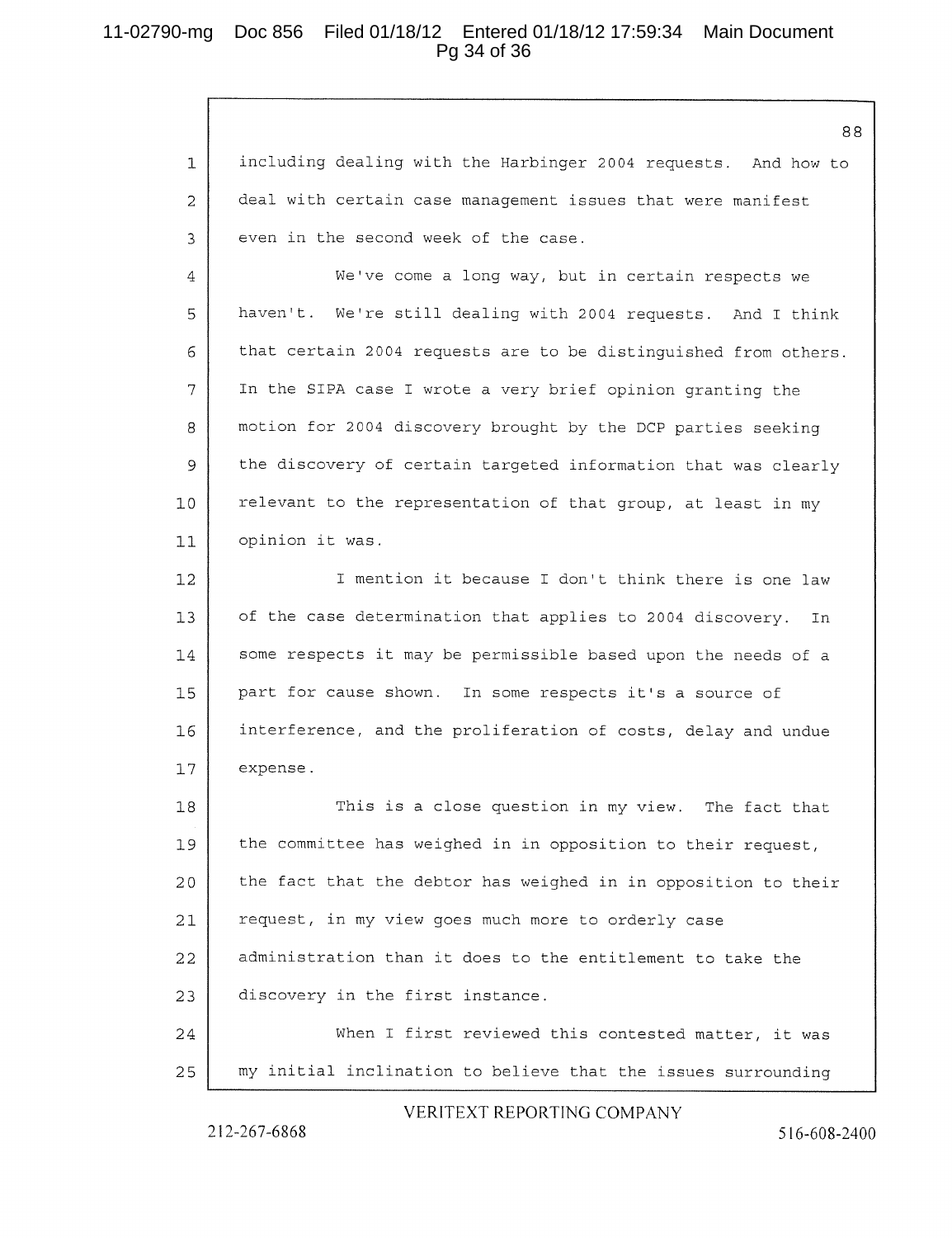## 11-02790-mg Doc 856 Filed 01/18/12 Entered 01/18/12 17:59:34 Main Document Pg 35 of 36

to deny the <sup>2004</sup> request without prejudice to its being  $\mathbf{1}$ reasserted in the future in the even that the information 2 <sup>3</sup> sought is not otherwise forthcoming by virtue of the work of  $\overline{4}$ the creditors' committee or the work of the examiner. 5 Counsel for the committee has stated that the 6 committee is involved as an estate fiduciary in an examination 7 of the facts and circumstances surround the sale of debtors' assets to Barclays. That investigation would appear to subsume 8 <sup>g</sup> many of the same issues that are the subject matter of the 10 pending 2004 request. Additionally, the argument with respect to  $11$ appointment of the examiner made clear particularly since the  $12$ 13 motion was first filed by the Walt Disney Company, that the 14 examiner will be looking into questions of whether or not 15 | assets of non-debtor affiliates somehow made their way over to Barclays at the beginning of the case under the authority of 16 17 | the September 20 sale orders. 18 Under the circumstances, it seems to me that we have  $19$  one examiner and one creditors' committee that will be dealing 20 with the very same subject matter. Admittedly, they will be  $21$ dealing with that subject matter not from the perspective of a zealous advocate. And no doubt Mr. Horowitz would be doing 22 23 this discovery as a zealous advocate. But zealous advocacy is 24 | not a requirement to obtain information. I believe under the 25 circumstances that it makes good sense for the case as a whole

#### VERITEXT REPORTING COMPANY

212-267-6868

516-608-2400